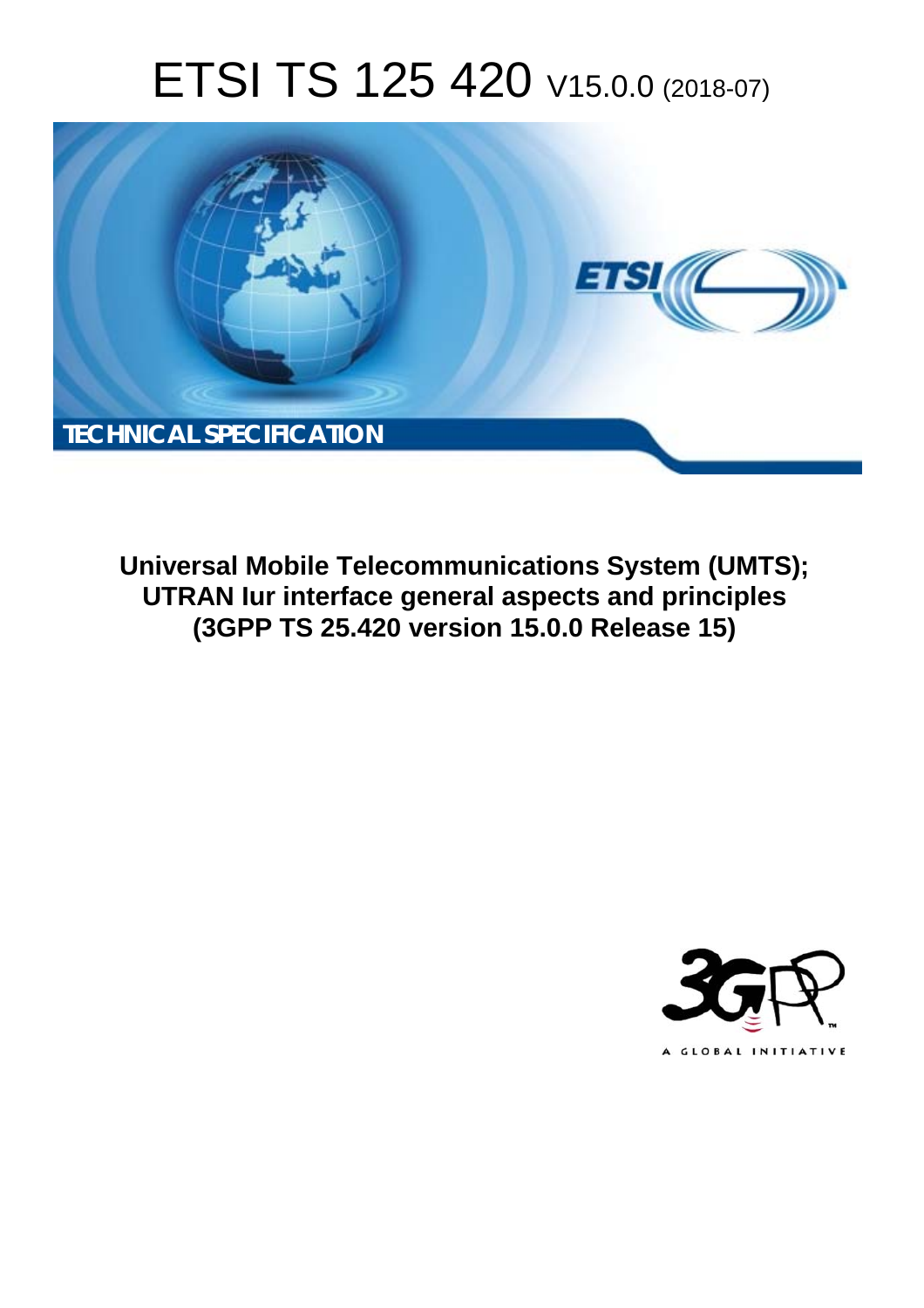Reference RTS/TSGR-0325420vf00

> Keywords UMTS

#### *ETSI*

#### 650 Route des Lucioles F-06921 Sophia Antipolis Cedex - FRANCE

Tel.: +33 4 92 94 42 00 Fax: +33 4 93 65 47 16

Siret N° 348 623 562 00017 - NAF 742 C Association à but non lucratif enregistrée à la Sous-Préfecture de Grasse (06) N° 7803/88

#### *Important notice*

The present document can be downloaded from: <http://www.etsi.org/standards-search>

The present document may be made available in electronic versions and/or in print. The content of any electronic and/or print versions of the present document shall not be modified without the prior written authorization of ETSI. In case of any existing or perceived difference in contents between such versions and/or in print, the only prevailing document is the print of the Portable Document Format (PDF) version kept on a specific network drive within ETSI Secretariat.

Users of the present document should be aware that the document may be subject to revision or change of status. Information on the current status of this and other ETSI documents is available at <https://portal.etsi.org/TB/ETSIDeliverableStatus.aspx>

If you find errors in the present document, please send your comment to one of the following services: <https://portal.etsi.org/People/CommiteeSupportStaff.aspx>

#### *Copyright Notification*

No part may be reproduced or utilized in any form or by any means, electronic or mechanical, including photocopying and microfilm except as authorized by written permission of ETSI. The content of the PDF version shall not be modified without the written authorization of ETSI. The copyright and the foregoing restriction extend to reproduction in all media.

> © ETSI 2018. All rights reserved.

**DECT**TM, **PLUGTESTS**TM, **UMTS**TM and the ETSI logo are trademarks of ETSI registered for the benefit of its Members. **3GPP**TM and **LTE**TM are trademarks of ETSI registered for the benefit of its Members and of the 3GPP Organizational Partners. **oneM2M** logo is protected for the benefit of its Members.

**GSM**® and the GSM logo are trademarks registered and owned by the GSM Association.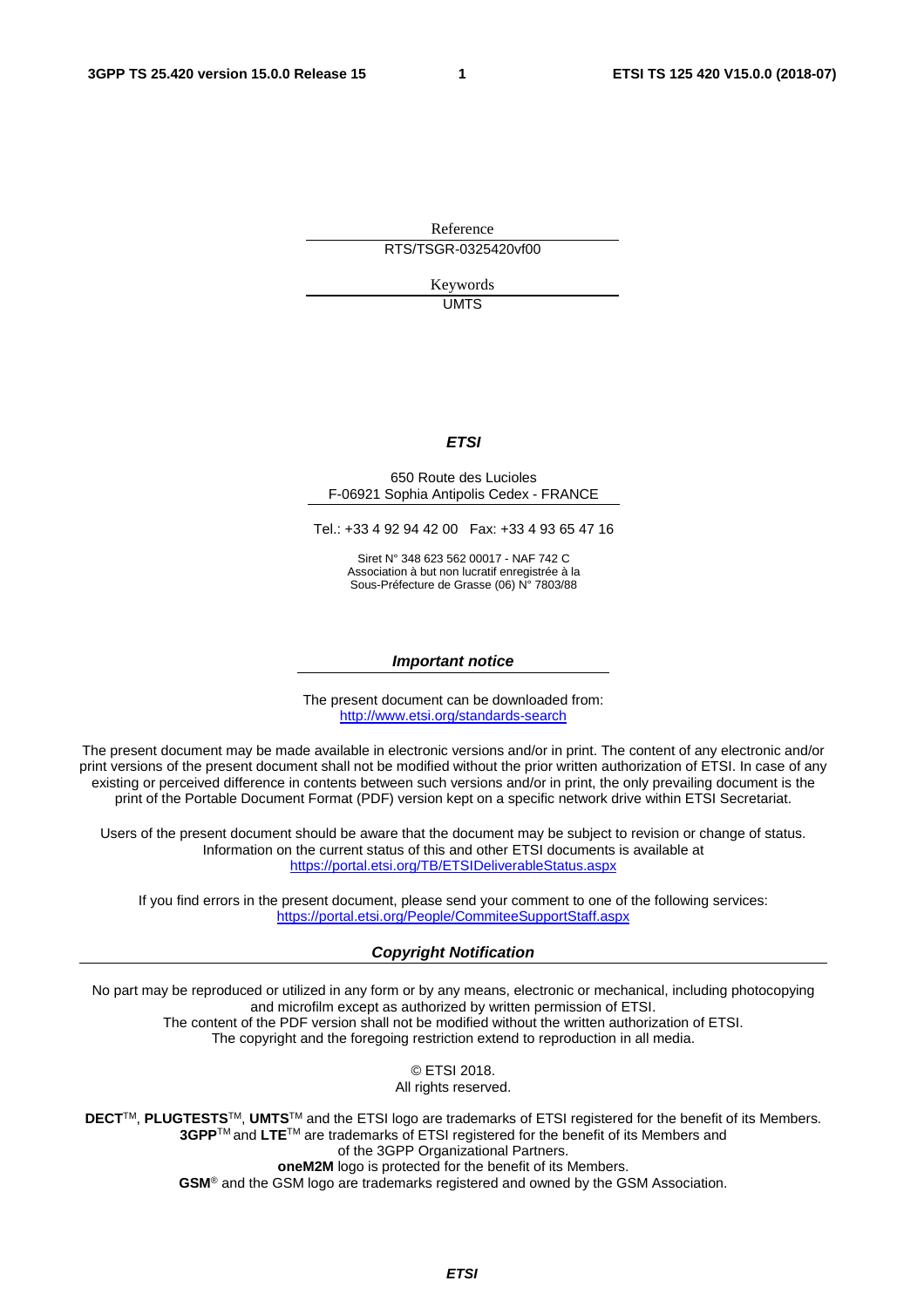# Intellectual Property Rights

#### Essential patents

IPRs essential or potentially essential to normative deliverables may have been declared to ETSI. The information pertaining to these essential IPRs, if any, is publicly available for **ETSI members and non-members**, and can be found in ETSI SR 000 314: *"Intellectual Property Rights (IPRs); Essential, or potentially Essential, IPRs notified to ETSI in respect of ETSI standards"*, which is available from the ETSI Secretariat. Latest updates are available on the ETSI Web server ([https://ipr.etsi.org/\)](https://ipr.etsi.org/).

Pursuant to the ETSI IPR Policy, no investigation, including IPR searches, has been carried out by ETSI. No guarantee can be given as to the existence of other IPRs not referenced in ETSI SR 000 314 (or the updates on the ETSI Web server) which are, or may be, or may become, essential to the present document.

#### **Trademarks**

The present document may include trademarks and/or tradenames which are asserted and/or registered by their owners. ETSI claims no ownership of these except for any which are indicated as being the property of ETSI, and conveys no right to use or reproduce any trademark and/or tradename. Mention of those trademarks in the present document does not constitute an endorsement by ETSI of products, services or organizations associated with those trademarks.

# Foreword

This Technical Specification (TS) has been produced by ETSI 3rd Generation Partnership Project (3GPP).

The present document may refer to technical specifications or reports using their 3GPP identities, UMTS identities or GSM identities. These should be interpreted as being references to the corresponding ETSI deliverables.

The cross reference between GSM, UMTS, 3GPP and ETSI identities can be found under [http://webapp.etsi.org/key/queryform.asp.](http://webapp.etsi.org/key/queryform.asp)

# Modal verbs terminology

In the present document "**shall**", "**shall not**", "**should**", "**should not**", "**may**", "**need not**", "**will**", "**will not**", "**can**" and "**cannot**" are to be interpreted as described in clause 3.2 of the [ETSI Drafting Rules](https://portal.etsi.org/Services/editHelp!/Howtostart/ETSIDraftingRules.aspx) (Verbal forms for the expression of provisions).

"**must**" and "**must not**" are **NOT** allowed in ETSI deliverables except when used in direct citation.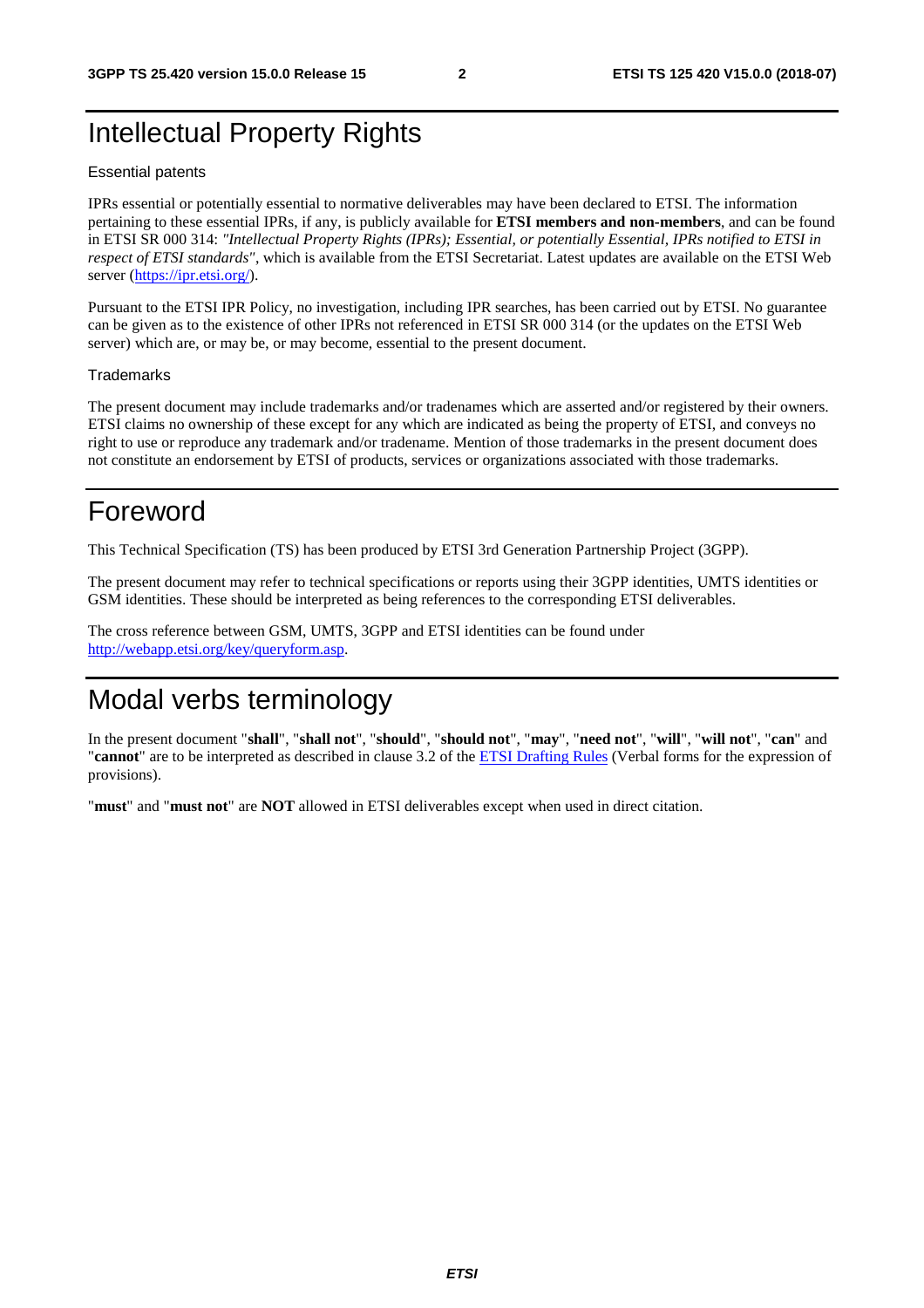$\mathbf{3}$ 

# Contents

| 1                |                                                                                 |  |  |  |  |  |
|------------------|---------------------------------------------------------------------------------|--|--|--|--|--|
| 2                |                                                                                 |  |  |  |  |  |
| 3                |                                                                                 |  |  |  |  |  |
| 3.1              |                                                                                 |  |  |  |  |  |
| 3.2              |                                                                                 |  |  |  |  |  |
| 3.2              |                                                                                 |  |  |  |  |  |
| 4                |                                                                                 |  |  |  |  |  |
| 4.1              |                                                                                 |  |  |  |  |  |
| 4.2              |                                                                                 |  |  |  |  |  |
| 4.3              |                                                                                 |  |  |  |  |  |
| 4.3.1            |                                                                                 |  |  |  |  |  |
| 4.3.2            |                                                                                 |  |  |  |  |  |
| 4.4              |                                                                                 |  |  |  |  |  |
| 4.4.1            |                                                                                 |  |  |  |  |  |
| 4.4.2            |                                                                                 |  |  |  |  |  |
| 4.4.3            |                                                                                 |  |  |  |  |  |
| 4.4.4            |                                                                                 |  |  |  |  |  |
| 4.4.5            |                                                                                 |  |  |  |  |  |
| 4.4.6            |                                                                                 |  |  |  |  |  |
| 4.4.7            |                                                                                 |  |  |  |  |  |
| 4.4.8            |                                                                                 |  |  |  |  |  |
| 4.4.9            |                                                                                 |  |  |  |  |  |
| 4.5              |                                                                                 |  |  |  |  |  |
| 4.5.1            |                                                                                 |  |  |  |  |  |
| 4.5.1.1          |                                                                                 |  |  |  |  |  |
| 4.5.1.2          |                                                                                 |  |  |  |  |  |
| 4.5.1.3          |                                                                                 |  |  |  |  |  |
| 4.5.1.3A         | Establishment procedure initiated from an RNC requesting common measurements or |  |  |  |  |  |
|                  |                                                                                 |  |  |  |  |  |
| 4.5.1.4          |                                                                                 |  |  |  |  |  |
| 4.5.1.5          |                                                                                 |  |  |  |  |  |
| 4.5.1.5.1        |                                                                                 |  |  |  |  |  |
| 4.5.1.5.2        |                                                                                 |  |  |  |  |  |
| 4.5.2<br>4.5.2.1 |                                                                                 |  |  |  |  |  |
|                  |                                                                                 |  |  |  |  |  |
| 5                |                                                                                 |  |  |  |  |  |
| 5.1              |                                                                                 |  |  |  |  |  |
| 5.2              |                                                                                 |  |  |  |  |  |
| 5.2.1            |                                                                                 |  |  |  |  |  |
| 5.2.2            |                                                                                 |  |  |  |  |  |
| 5.2.3            |                                                                                 |  |  |  |  |  |
| 5.2.4            |                                                                                 |  |  |  |  |  |
| 5.2.5            |                                                                                 |  |  |  |  |  |
| 5.2.6            |                                                                                 |  |  |  |  |  |
| 5.2.7            |                                                                                 |  |  |  |  |  |
| 5.2.8            |                                                                                 |  |  |  |  |  |
| 5.2.9            |                                                                                 |  |  |  |  |  |
| 5.2.10           |                                                                                 |  |  |  |  |  |
| 6                |                                                                                 |  |  |  |  |  |
|                  |                                                                                 |  |  |  |  |  |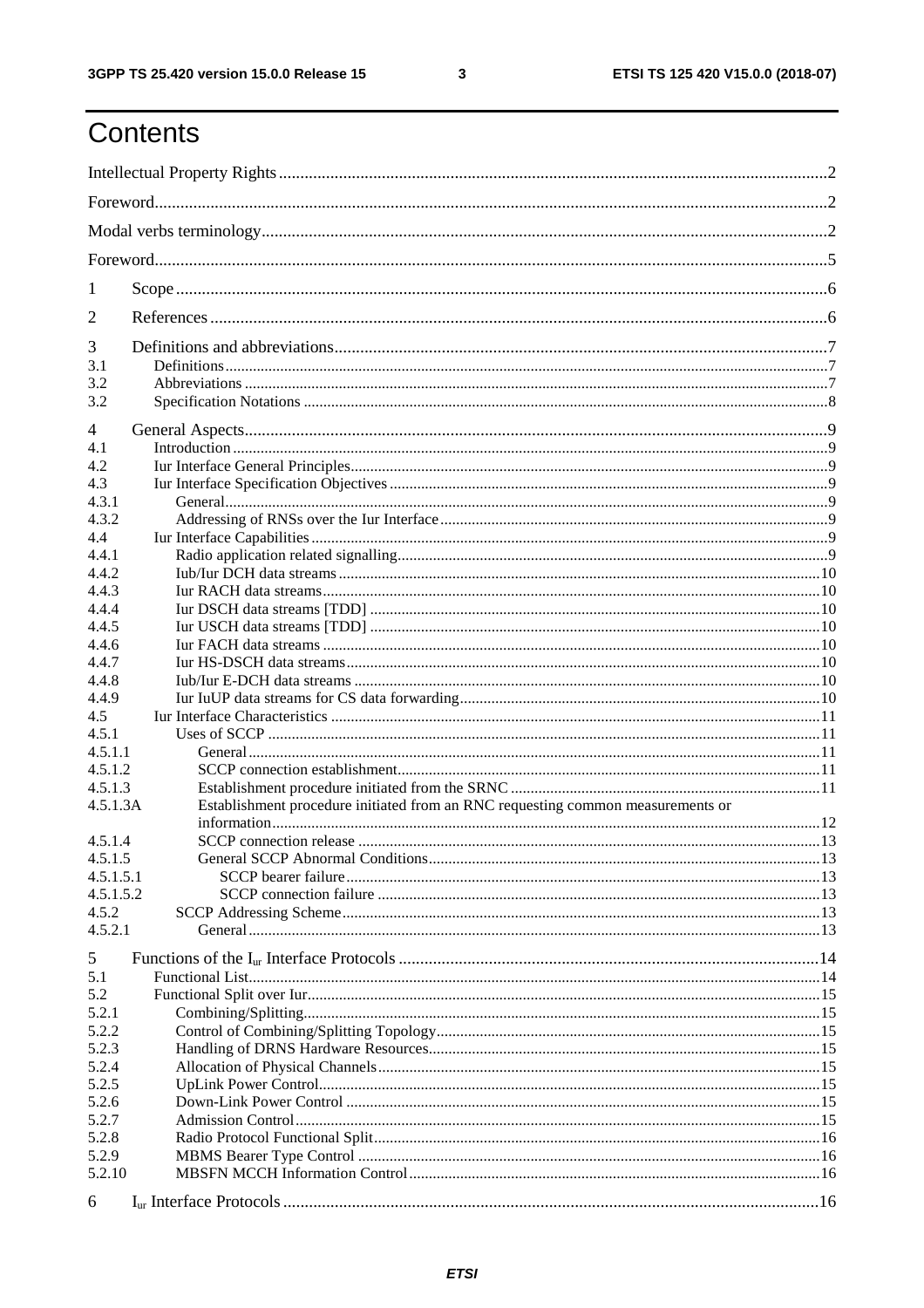$\overline{\mathbf{4}}$ 

| 6.1    |                                                                                                    |  |
|--------|----------------------------------------------------------------------------------------------------|--|
| 6.2    |                                                                                                    |  |
| 6.2.1  |                                                                                                    |  |
| 6.3    |                                                                                                    |  |
| 6.3.1  |                                                                                                    |  |
| 6.3.2  |                                                                                                    |  |
| 6.3.3  |                                                                                                    |  |
| 6.3.4  |                                                                                                    |  |
| 6.3.5  |                                                                                                    |  |
| 6.3.6  |                                                                                                    |  |
| 6.3.7  |                                                                                                    |  |
| 6.4    |                                                                                                    |  |
| $\tau$ |                                                                                                    |  |
| 7.1    |                                                                                                    |  |
| 7.2    |                                                                                                    |  |
| 7.2.1  |                                                                                                    |  |
| 7.2.2  |                                                                                                    |  |
| 7.2.3  |                                                                                                    |  |
| 7.2.4  |                                                                                                    |  |
| 7.2.5  |                                                                                                    |  |
| 7.2.6  |                                                                                                    |  |
| 7.2.7  |                                                                                                    |  |
| 7.2.8  |                                                                                                    |  |
| 7.2.9  |                                                                                                    |  |
| 8      |                                                                                                    |  |
| 9      |                                                                                                    |  |
| 9.1    |                                                                                                    |  |
| 9.2    |                                                                                                    |  |
| 9.3    |                                                                                                    |  |
| 9.4    | UTRAN Iur Interface: Data Transport and Transport Signalling for Common Transport Channel Data     |  |
|        |                                                                                                    |  |
| 9.5    | UTRAN Iur Interface: User Plane Protocols for Common Transport Channel Data Streams (TS 25.425) 22 |  |
| 9.6    | UTRAN Iur & Iub Interface: Data Transport and Transport Signalling for DCH Data Streams (TS        |  |
|        |                                                                                                    |  |
| 9.7    | UTRAN Iur & Iub Interface: User Plane Protocols for DCH Data Streams (TS 25.427)22                 |  |
| 9.8    |                                                                                                    |  |
|        | <b>Annex A (informative):</b>                                                                      |  |
|        |                                                                                                    |  |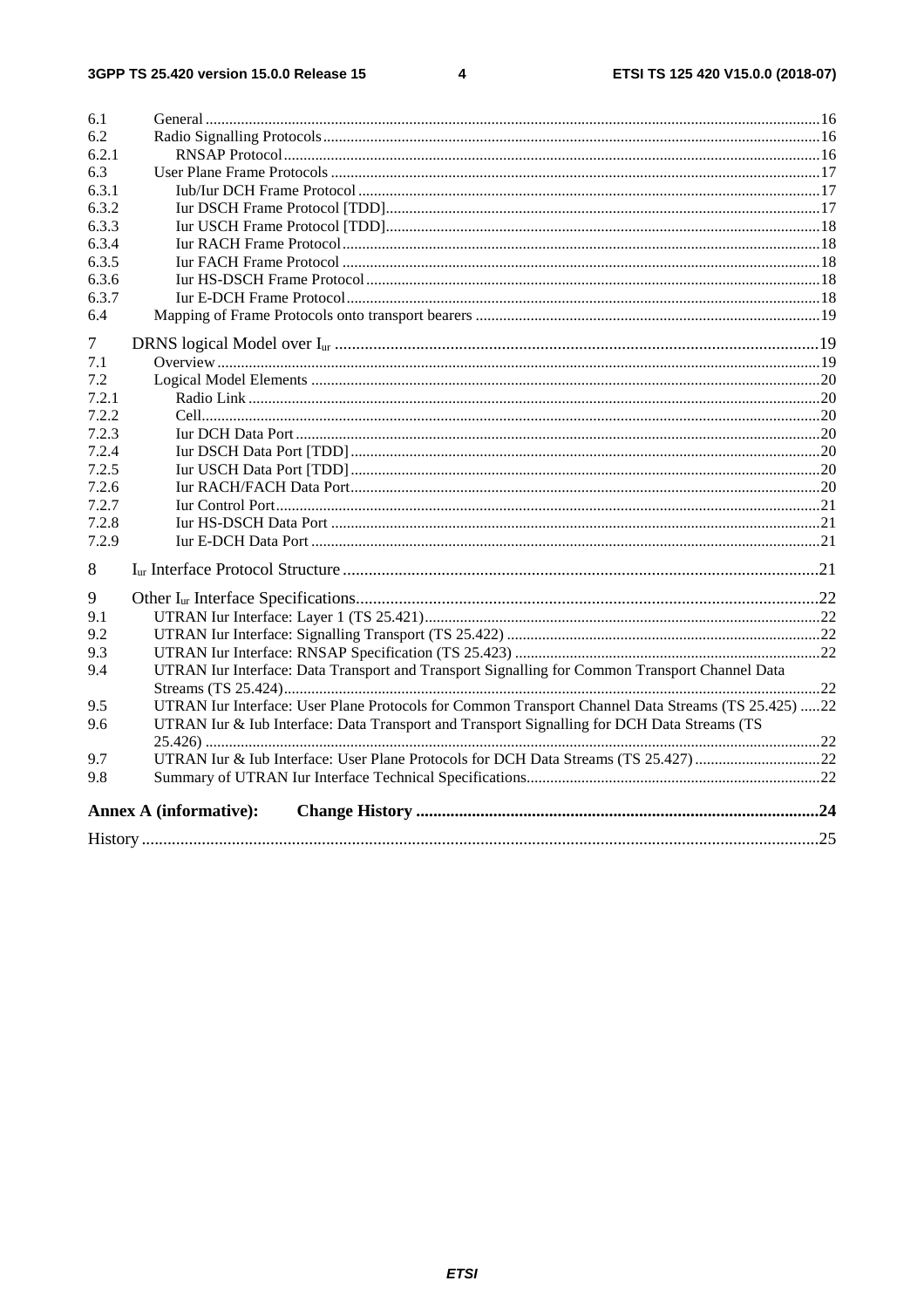# Foreword

This Technical Specification (TS) has been produced by the 3rd Generation Partnership Project (3GPP).

The contents of the present document are subject to continuing work within the TSG and may change following formal TSG approval. Should the TSG modify the contents of the present document, it will be re-released by the TSG with an identifying change of release date and an increase in version number as follows:

Version x.y.z

where:

- x the first digit:
	- 1 presented to TSG for information;
	- 2 presented to TSG for approval;
	- 3 or greater indicates TSG approved document under change control.
- y the second digit is incremented for all changes of substance, i.e. technical enhancements, corrections, updates, etc.
- z the third digit is incremented when editorial only changes have been incorporated in the document.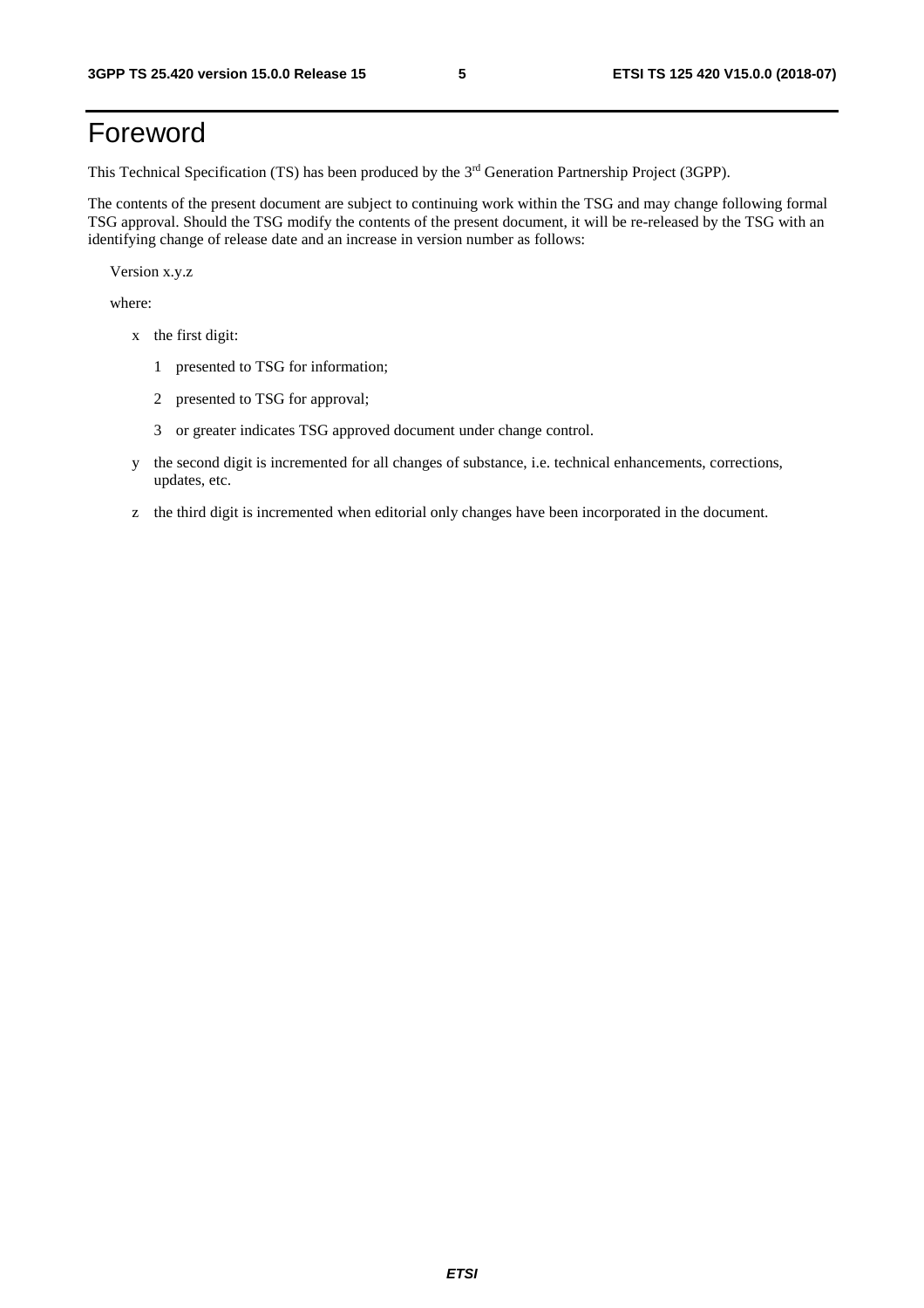### 1 Scope

The present document is an introduction to the TSG RAN TS 25.42x series of UMTS Technical Specifications that define the Iur Interface. It is a logical interface for the interconnection of two Radio Network Controller (RNC) components of the UMTS Terrestrial Radio Access Network (UTRAN) for the UMTS system.

# 2 References

The following documents contain provisions which, through reference in this text, constitute provisions of the present document.

- References are either specific (identified by date of publication, edition number, version number, etc.) or non-specific.
- For a specific reference, subsequent revisions do not apply.
- For a non-specific reference, the latest version applies. In the case of a reference to a 3GPP document (including a GSM document), a non-specific reference implicitly refers to the latest version of that document *in the same Release as the present document*.
- [1] 3GPP TS 25.427: "UTRAN Iub/Iur Interface User Plane Protocol for DCH Data Streams".
- [2] 3GPP TS 25.425: "UTRAN Iur Interface: User Plane Protocols for Common Transport Channel Data Streams".
- [3] 3GPP TS 25.421: "UTRAN Iur Interface: Layer 1".
- [4] 3GPP TS 25.422: "UTRAN Iur Interface: Signalling Transport".
- [5] 3GPP TS 25.423: "UTRAN Iur Interface: Radio Network Subsystem Application Part (RNSAP) signalling".
- [6] 3GPP TS 25.424: "UTRAN Iur Interface: Data Transport & Transport Signalling ".
- [7] Void
- [8] 3GPP TS 25.426: "UTRAN Iur & Iub Interface: Data Transport & Transport Signalling for DCH Data Streams".
- [9] ITU-T Recommendation Q.711 (1996-07): "Functional description of the signalling connection control part".
- [10] ITU-T Recommendation Q.712 (1996-07): "Definition and function of signalling connection control part messages".
- [11] ITU-T Recommendation Q.713 (1996-07): "Signalling connection control part formats and codes".
- [12] ITU-T Recommendation Q.714 (1996-07): "Signalling connection control part procedures".
- [13] 3GPP TS 23.003: "Numbering, Addressing and Identification".
- [14] Void
- [15] Void
- [16] Void
- [17] 3GPP TR 43.930: "Iur-g interface; Stage 2".
- [18] 3GPP TS 25.346: "Introduction of the Multimedia Broadcast/Multicast Service (MBMS) in the Radio Access Network (RAN); Stage 2".
- [19] 3GPP TS 25.319: "Enhanced Uplink; Overall description; Stage 2".
- [20] 3GPP TS 25.415: "UTRAN Iu interface user plane protocols"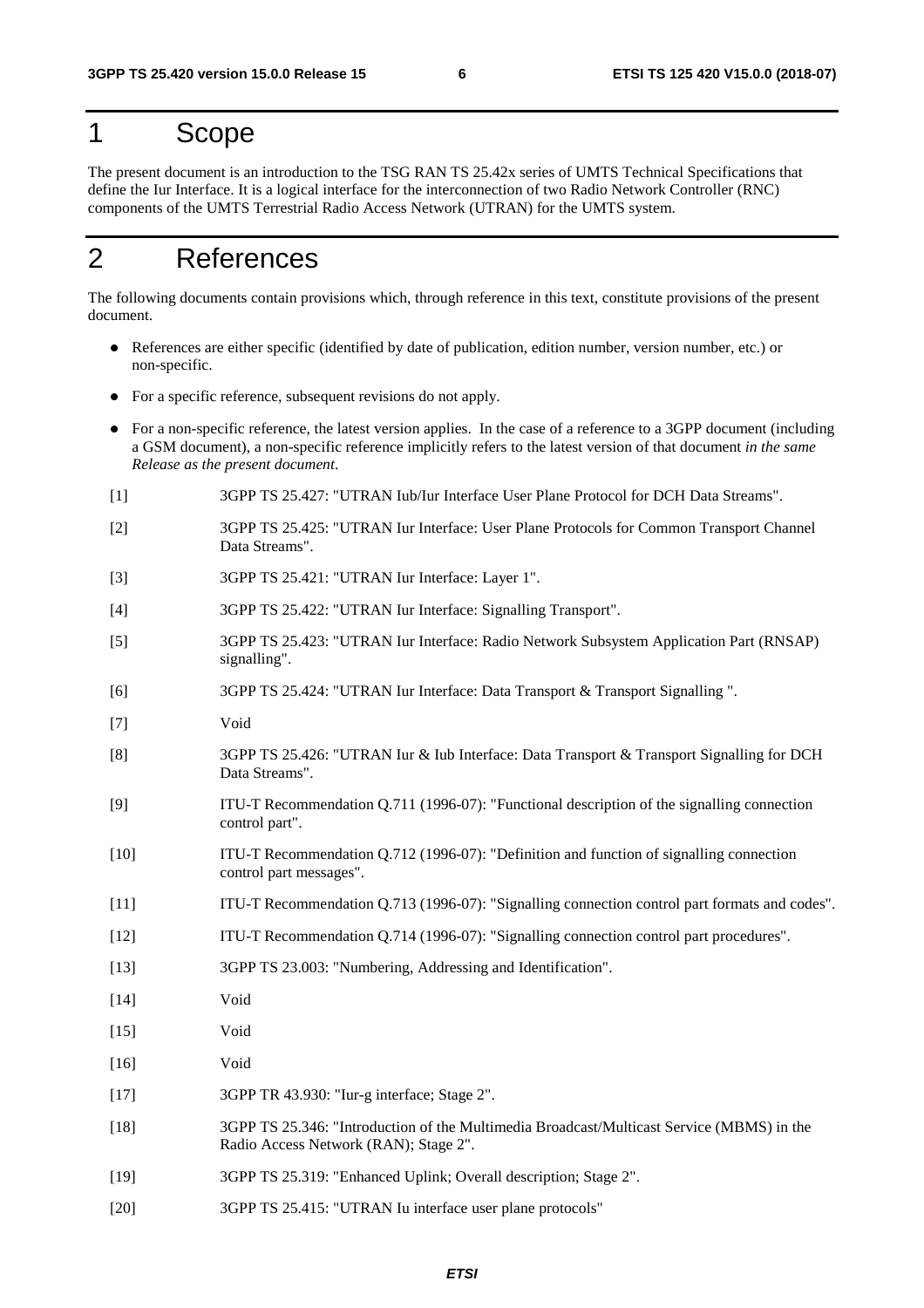# 3 Definitions and abbreviations

# 3.1 Definitions

None.

### 3.2 Abbreviations

For the purposes of the present document, the following abbreviations apply:

| AAL2            | ATM Adaptation Layer type 2                                      |  |  |  |
|-----------------|------------------------------------------------------------------|--|--|--|
| AAL5            | ATM Adaptation Layer type 5                                      |  |  |  |
| <b>ALCAP</b>    | <b>Access Link Control Application Part</b>                      |  |  |  |
| ATM             | Asynchronous Transfer Mode                                       |  |  |  |
| <b>BSS</b>      | <b>Base Station Subsystem</b>                                    |  |  |  |
| <b>CRNC</b>     | Controlling RNC                                                  |  |  |  |
| <b>CTP</b>      | <b>Common Transport Protocol</b>                                 |  |  |  |
| DCH             | <b>Dedicated Transport Channel</b>                               |  |  |  |
| DL              | Downlink                                                         |  |  |  |
| <b>DPCH</b>     | <b>Dedicated Physical Channel</b>                                |  |  |  |
| <b>DRNC</b>     | Drift Radio Network Controller                                   |  |  |  |
| <b>DRNS</b>     | Drift Radio Network Subsystem                                    |  |  |  |
| <b>DSCH</b>     | Downlink Shared Channel                                          |  |  |  |
| E-DCH           | <b>Enhanced Dedicated Channel</b>                                |  |  |  |
| EDGE            | Enhanced Data rates for GSM Evolution                            |  |  |  |
| FACH            | <b>Forward Access Channel</b>                                    |  |  |  |
| F-DPCH          | <b>Fractional DPCH</b>                                           |  |  |  |
| <b>FFS</b>      | For Further Study                                                |  |  |  |
| <b>GERAN</b>    | <b>GSM/EDGE Radio Access Network</b>                             |  |  |  |
| <b>GSM</b>      | Global System for Mobile communications                          |  |  |  |
| GT              | Global Title                                                     |  |  |  |
| HARQ            | Hybrid Automatic Repeat Request                                  |  |  |  |
| HS-DSCH         | High Speed Downlink Shared Channel                               |  |  |  |
| IP              | <b>Internet Protocol</b>                                         |  |  |  |
| <b>MAC</b>      | <b>Medium Access Control</b>                                     |  |  |  |
| <b>MBMS</b>     | Multimedia Broadcast Multicast Service                           |  |  |  |
| MRNC            | <b>MBMS Master RNC</b>                                           |  |  |  |
| MTP3-B          | Message Transfer Part level 3 (for Q.2140)                       |  |  |  |
| <b>PLMN</b>     | Public Land Mobile Network                                       |  |  |  |
| <b>PTM</b>      | Point To Multipoint                                              |  |  |  |
| <b>PTP</b>      | Point To Point                                                   |  |  |  |
| QoS             | <b>Quality of Service</b>                                        |  |  |  |
| <b>RACH</b>     | Random Access Channel                                            |  |  |  |
| RF              | Radio Frequency                                                  |  |  |  |
| <b>RNC</b>      | Radio Network Controller                                         |  |  |  |
| <b>RNS</b>      | Radio Network Subsystem                                          |  |  |  |
| <b>RNSAP</b>    | Radio Network Subsystem Application Part                         |  |  |  |
| RRC             | Radio Resource Control                                           |  |  |  |
| <b>SCCP</b>     | <b>Signalling Connection Control Part</b>                        |  |  |  |
| <b>SPC</b>      | <b>Signalling Point Code</b>                                     |  |  |  |
| <b>SRNC</b>     | Serving Radio Network Controller                                 |  |  |  |
| <b>SRNS</b>     | Serving Radio Network Subsystem                                  |  |  |  |
| SS7             | Signalling System N°7                                            |  |  |  |
| <b>SSCF-NNI</b> | Service Specific Co-ordination Function - Network Node Interface |  |  |  |
| <b>SSCOP</b>    | Service Specific Connection Oriented Protocol                    |  |  |  |
| <b>SSN</b>      | Sub-System Number                                                |  |  |  |
| <b>STC</b>      | <b>Signalling Transport Converter</b>                            |  |  |  |
| <b>UDP</b>      | <b>User Datagram Protocol</b>                                    |  |  |  |
| UE              | User Equipment                                                   |  |  |  |
| ${\rm UL}$      | Up-link                                                          |  |  |  |
|                 |                                                                  |  |  |  |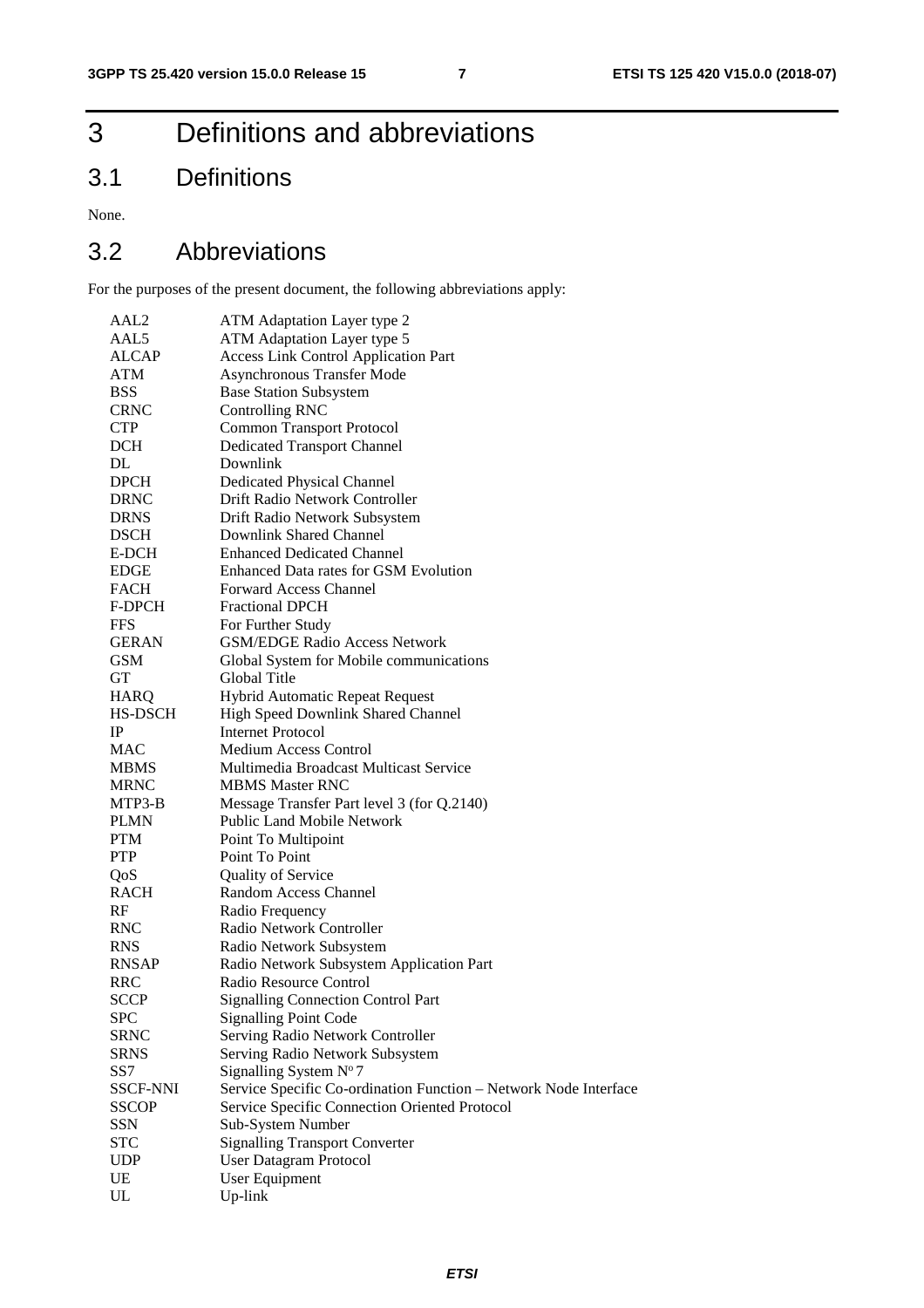| <b>UMTS</b>  | Universal Mobile Telecommunication System    |
|--------------|----------------------------------------------|
| <b>URA</b>   | <b>UTRAN Registration Area</b>               |
| <b>USCH</b>  | <b>Uplink Shared Channel</b>                 |
| <b>UTRAN</b> | <b>UMTS Terrestrial Radio Access Network</b> |

# 3.2 Specification Notations

For the purposes of the present document, the following notations apply:

| [FDD]                    | This tagging of a word indicates that the word preceding the tag "[FDD]" applies only to<br>FDD. This tagging of a heading indicates that the heading preceding the tag "[FDD]" and<br>the section following the heading applies only to FDD.                                                                                                                       |
|--------------------------|---------------------------------------------------------------------------------------------------------------------------------------------------------------------------------------------------------------------------------------------------------------------------------------------------------------------------------------------------------------------|
| [TDD]                    | This tagging of a word indicates that the word preceding the tag "[TDD]" applies only to<br>TDD, including 7.68 Mcps TDD, 3.84Mcps TDD and 1.28Mcps TDD. This tagging of a<br>heading indicates that the heading preceding the tag "[TDD]" and the section following the<br>heading applies only to TDD, including 7.68 Mcps TDD, 3.84Mcps TDD and 1.28Mcps<br>TDD. |
| [3.84Mcps TDD]           | This tagging of a word indicates that the word preceding the tag "[3.84Mcps TDD]" applies<br>only to 3.84Mcps TDD. This tagging of a heading indicates that the heading preceding the<br>tag "[3.84Mcps TDD]" and the section following the heading applies only to 3.84Mcps<br>TDD.                                                                                |
| [1.28Mcps TDD]           | This tagging of a word indicates that the word preceding the tag "[1.28Mcps TDD]" applies<br>only to 1.28Mcps TDD. This tagging of a heading indicates that the heading preceding the<br>tag "[1.28Mcps TDD]" and the section following the heading applies only to 1.28Mcps<br>TDD.                                                                                |
| [7.68Mcps TDD]           | This tagging of a word indicates that the word preceding the tag "[7.68Mcps TDD]" applies<br>only to 7.68Mcps TDD. This tagging of a heading indicates that the heading preceding the<br>tag "[7.68Mcps TDD]" and the section following the heading applies only to 7.68Mcps<br>TDD.                                                                                |
| $[FDD - ]$               | This tagging indicates that the enclosed text following the "[FDD - " applies only to FDD.<br>Multiple sequential paragraphs applying only to FDD are enclosed separately to enable<br>insertion of TDD specific (or common) paragraphs between the FDD specific paragraphs.                                                                                        |
| $[TDD - ]$               | This tagging indicates that the enclosed text following the "[TDD - " applies only to TDD<br>including 7.68 Mcps TDD, 3.84Mcps TDD and 1.28Mcps TDD. Multiple sequential<br>paragraphs applying only to TDD are enclosed separately to enable insertion of FDD<br>specific (or common) paragraphs between the TDD specific paragraphs.                              |
| $[3.84Meps TDD - ]$      | This tagging indicates that the enclosed text following the "[3.84Mcps TDD - " applies only<br>to 3.84Mcps TDD. Multiple sequential paragraphs applying only to 3.84Mcps TDD are<br>enclosed separately to enable insertion of FDD and TDD specific (or common) paragraphs<br>between the 3.84Mcps TDD specific paragraphs.                                         |
| $[1.28Meps TDD - \dots]$ | This tagging indicates that the enclosed text following the $\lceil 1.28Mcps \rceil TDD - \rceil$ applies<br>only to 1.28Mcps TDD. Multiple sequential paragraphs applying only to 1.28Mcps TDD<br>are enclosed separately to enable insertion of FDD and TDD specific (or common)<br>paragraphs between the 1.28Mcps TDD specific paragraphs.                      |
| $[7.68Meps TDD - ]$      | This tagging indicates that the enclosed text following the "[7.68Mcps TDD - " applies only<br>to 7.68Mcps TDD. Multiple sequential paragraphs applying only to 7.68Mcps TDD are<br>enclosed separately to enable insertion of FDD and TDD specific (or common) paragraphs<br>between the 7.68Mcps TDD specific paragraphs.                                         |
| Procedure                | When referring to a procedure in the specification, the Procedure Name is written with the<br>first letters in each word in upper case characters followed by the word "procedure", e.g.<br>RNSAP Basic Mobility Procedures.                                                                                                                                        |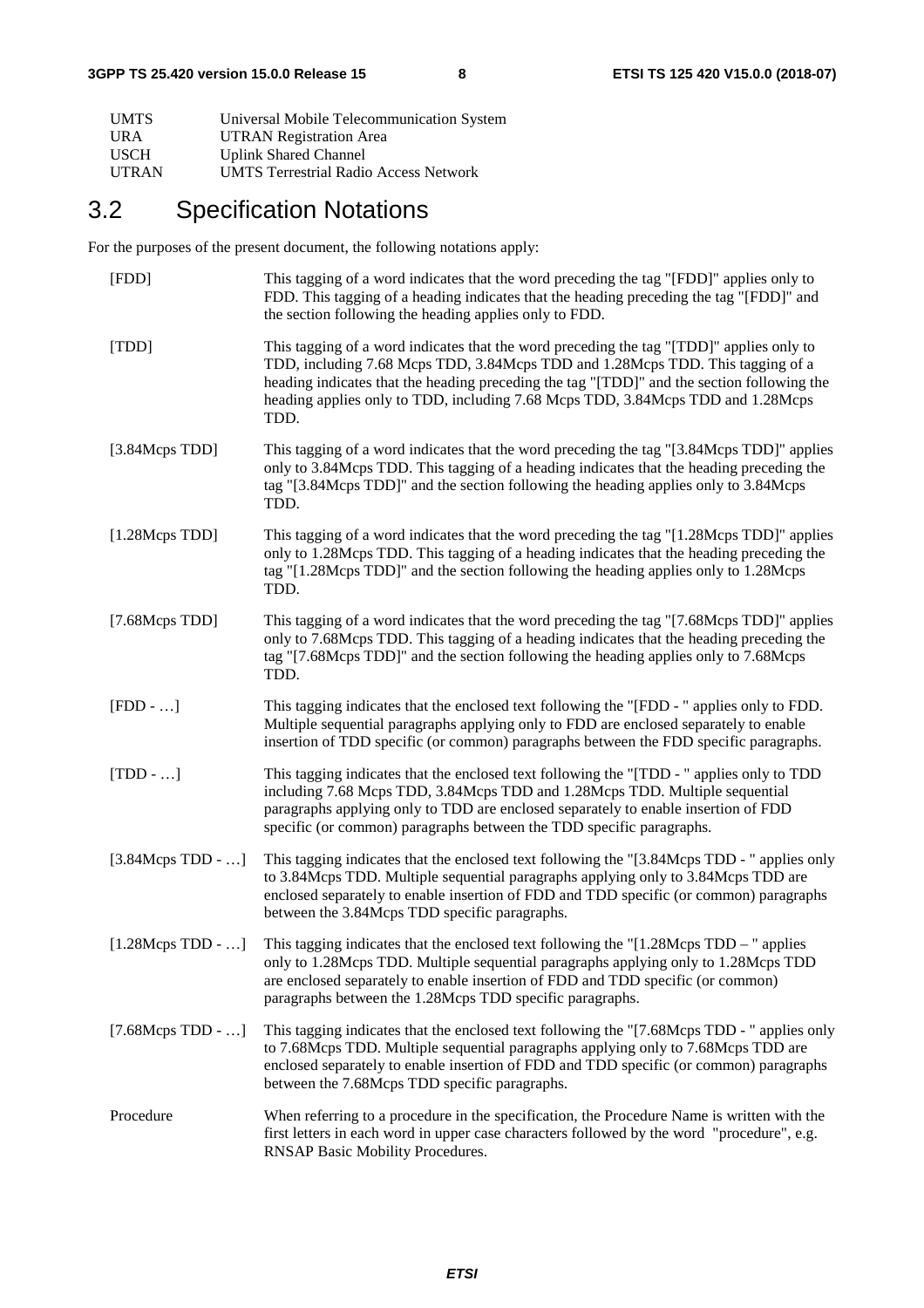| Message | When referring to a message in the specification, the MESSAGE NAME is written with all<br>letters in upper case characters followed by the word "message", e.g. RADIO LINK<br><b>SETUP REQUEST message.</b>             |
|---------|-------------------------------------------------------------------------------------------------------------------------------------------------------------------------------------------------------------------------|
| Frame   | When referring to a control or data frame in the specification, the CONTROL/DATA<br>FRAME NAME is written with all letters in upper case characters followed by the words<br>"control/data frame", e.g. DCH data frame. |

# 4 General Aspects

### 4.1 Introduction

The logical connection that exists between any two RNCs within the UTRAN is referred to as the Iur interface.

#### 4.2 Iur Interface General Principles

The general principles for the specification of the Iur interface are as follows:

- The Iur interface should be open;
- The Iur interface shall support the exchange of signalling information between two RNCs, in addition the interface may need to support one or more Iur data streams;
- From a logical standpoint, the Iur is a point-to-point interface between two RNCs within the UTRAN. A pointto-point logical interface should be feasible even in the absence of a physical direct connection between the two RNCs.

### 4.3 Iur Interface Specification Objectives

#### 4.3.1 General

The I<sub>ur</sub> interface specifications shall facilitate the following:

- inter-connection of RNCs supplied by different manufacturers;
- support of continuation between RNSs of the UTRAN services offered via the Iu interface;
- separation of I<sub>ur</sub> interface Radio Network functionality and Transport Network functionality to facilitate introduction of future technology.

#### 4.3.2 Addressing of RNSs over the Iur Interface

- For an RRC connection using a dedicated channel or for a UE using F-DPCH in the downlink, the Iur standard shall allow the addition / deletion of radio links supported by cells belonging to any RNS within the PLMN.
- The specification of the Iur interface shall allow an RNC to address any other RNC within the PLMN for establishing a signalling bearer over Iur.
- The specification of the Iur interface shall allow an RNC to address any other RNC within the PLMN for establishing user data bearers for Iur data streams.

RNSAP shall allow different kinds of addressing schemes to be used for the signalling bearer.

#### 4.4 Iur Interface Capabilities

#### 4.4.1 Radio application related signalling

The Iur interface provides capability to support radio interface mobility between RNSs, of UEs having a connection with UTRAN. This capability includes the support of handover, radio resource handling, MBMS handling and synchronisation between RNSs.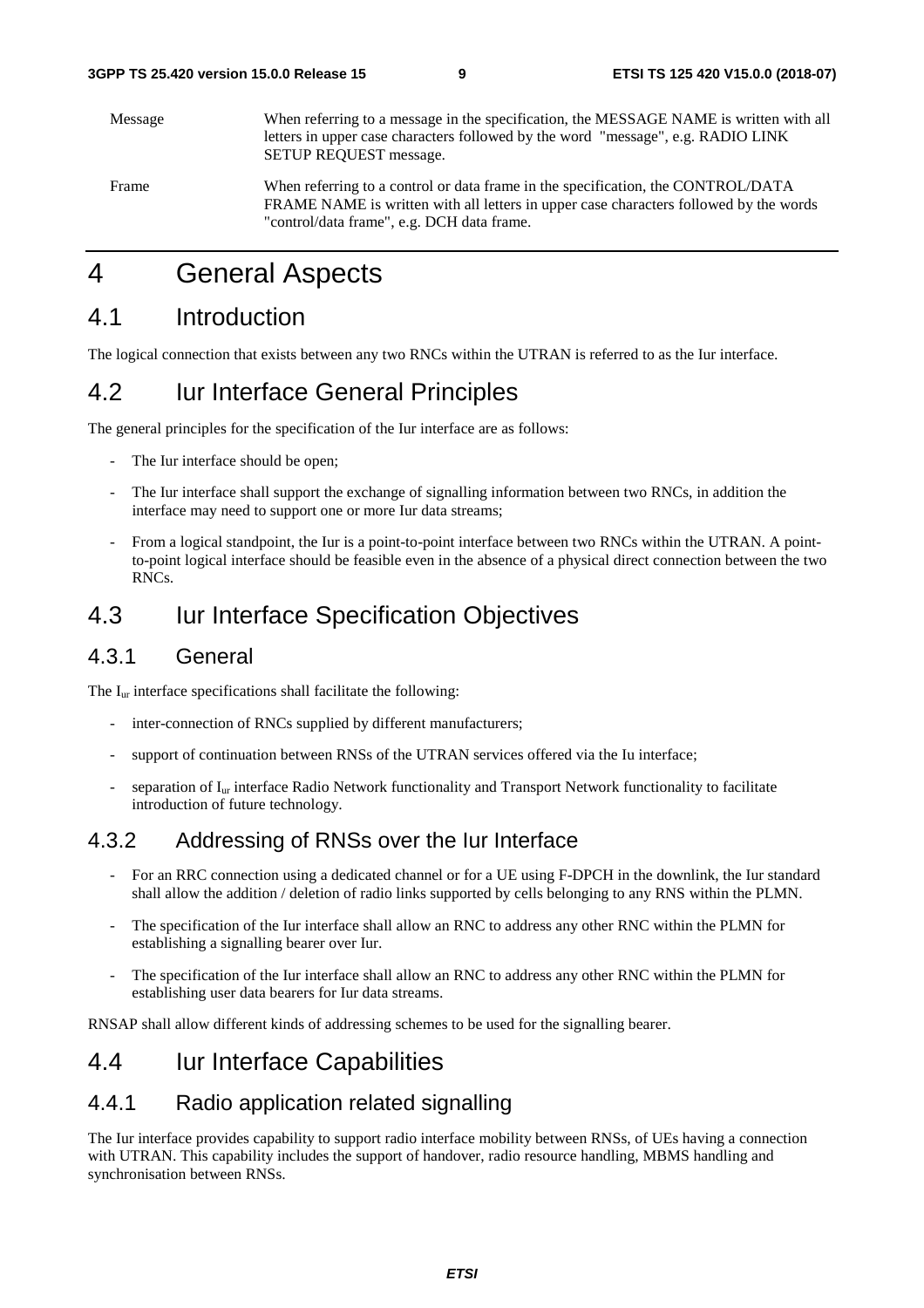#### 4.4.2 Iub/Iur DCH data streams

The Iur interface provides the means for transport of uplink and downlink Iub/Iur DCH frames carrying user data and control information between SRNC and Node B (DRNS), via the DRNC.

In the UTRAN, one DCH data stream always corresponds to a bi-directional transport channel. Although the TFS is configured separately for each DCH direction and a DCH could be configured with e.g. only a zero-bit transport format in one direction, the DCH is always treated as a bi-directional transport channel in the UTRAN. As a result, two unidirectional Uu DCH transport channels with opposite directions can be mapped to either one or two DCH transport channels in the UTRAN.

#### 4.4.3 Iur RACH data streams

The Iur interface provides the means for transport of uplink RACH transport frames between DRNC and SRNC.

#### 4.4.4 Iur DSCH data streams [TDD]

An Iur DSCH data stream corresponds to the data carried on one DSCH transport channel for one UE. A UE may have multiple Iur DSCH data streams.

The Iur interface provides a means of transporting down link MAC-c/sh SDUs. In addition, the interface provides a means to the SRNC for queue reporting and a means for the DRNC to allocate capacity to the SRNC.

#### 4.4.5 Iur USCH data streams [TDD]

An Iur USCH data stream corresponds to the data carried on one USCH transport channel for one UE. A UE may have multiple Iur USCH data streams.

#### 4.4.6 Iur FACH data streams

The Iur interface provides the means for transport of downlink FACH transport frames between SRNC and DRNC.

#### 4.4.7 Iur HS-DSCH data streams

An Iur HS-DSCH data stream corresponds to the data carried on one MAC-d flow for one UE. A UE may have multiple Iur HS-DSCH data streams.

The Iur interface provides a means of transporting down link MAC-d PDUs. In addition, the interface provides a means to the SRNC for queue reporting and a means for the DRNC to allocate capacity to the SRNC.

#### 4.4.8 Iub/Iur E-DCH data streams

The Iur interface provides the means for transport of Iub/Iur E-DCH frames carrying user data between NodeB (DRNS) and SRNC, via the DRNC.

An Iur E-DCH data stream corresponds to the data carried on one MAC-d flow for one UE. A UE may have multiple E-DCH data streams. In addition, the interface provides the following:

- A means for the Node B to indicate the number of HARQ retransmissions to the SRNC ITU-T Rec. Q.713 [11];
- A means to indicate to the SRNC, for the purposes of re-ordering, the CFN and Subframe Number that have been added by the Node B in the DRNSTS 25.427 [1].

#### 4.4.9 Iur IuUP data streams for CS data forwarding

In order to support data forwarding for CS services like during enhanced relocation, Iu UP protocol is used according to the procedures described in TS 25.415 [20] on the Iur link for forwarding the CS data from source RNC to target RNC. It is assumed that the Target RNC supports the same Iu UP mode version as the one used between the source SRNC and the CN.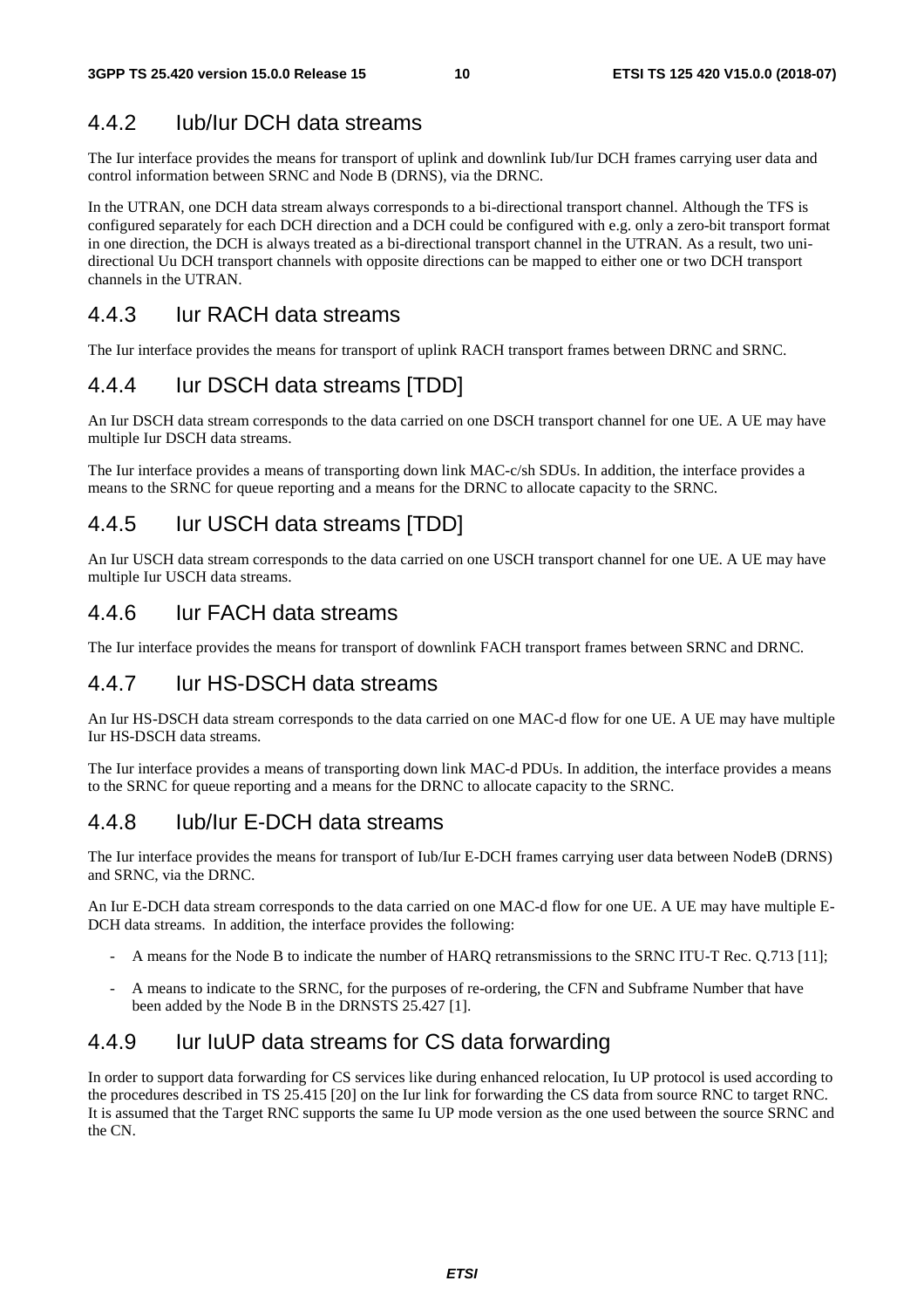### 4.5 Iur Interface Characteristics

#### 4.5.1 Uses of SCCP

#### 4.5.1.1 General

The SCCP (ITU-T Rec. Q.711 [9] / ITU-T Rec. Q.712 [10]/ ITU-T Rec. Q.713 [11]/ ITU-T Rec. Q.714 [12]) is used to support signalling messages between two RNCs. One user function of the SCCP, called Radio Network Subsystem Application Part (RNSAP), is defined. The RNSAP uses one signalling connection per DRNC and UE where a UE is having one or more active radio links for the transfer of layer 3 messages. RNSAP also uses one signalling connection per RNC providing common measurements and information to a particular RNC (i.e. if measurements and information are transferred in both directions between a pair of RNCs, then two SCCP connections are used).

Both connectionless and connection-oriented procedures are used to support the RNSAP. TS 25.423 [6] explains whether connection oriented or connectionless services should be used for a layer 3 procedure.

The following subclauses describe the use of SCCP connections for RNSAP transactions. Subclause 4.5.1.2 describes the connection establishment procedures. Subclause 4.5.1.3 describes the connection establishment procedures initiated from SRNC. Subclause 4.5.1.4 describes the connection release procedures. Subclause 4.5.1.5 describes abnormal conditions.

#### 4.5.1.2 SCCP connection establishment

A new SCCP connection is established when information related to the communication between a UE and the network has to be exchanged between two RNCs, and no SCCP connection exists between the two RNCs involved, for the concerned UE.

In this case, the SCCP connection is established by the SRNC.

A new SCCP connection is established when a request for common measurements or information is made towards a particular RNC and no SCCP connection for common measurements and information transfer has been established from the RNC requesting the measurements or information towards the one providing the measurements or the information.

In this case, the SCCP connection is established by the RNC requesting the measurements or the information.

#### 4.5.1.3 Establishment procedure initiated from the SRNC

The SCCP signalling connection establishment is initiated, by the SRNC, when the SRNC needs to request dedicated resources, i.e. a DCH, from a DRNC.

#### **Initiation**

The SRNC sends the SCCP: CR message to the DRNC. The RADIO LINK SETUP REQUEST message or the ENHANCED RELOCATION REQUEST may be included in the user data field of an SCCP Connection Request message.

#### **Termination**

- 1. Successful outcome:
	- The SCCP Connection Confirm message, which may optionally contain a connection oriented RNSAP message in the user data field, is returned to the SRNC.
- 2. Unsuccessful outcome:
	- If the SCCP signalling connection establishment fails, an SCCP Connection Refusal message will be sent back to the SRNC. This message may optionally contain a connection oriented RNSAP message.

For more information on how the RNSAP procedures Radio Link Setup and Enhanced Relocation are handled, please see the procedures Radio Link Setup and Enhanced Relocation in TS 25.423 [5].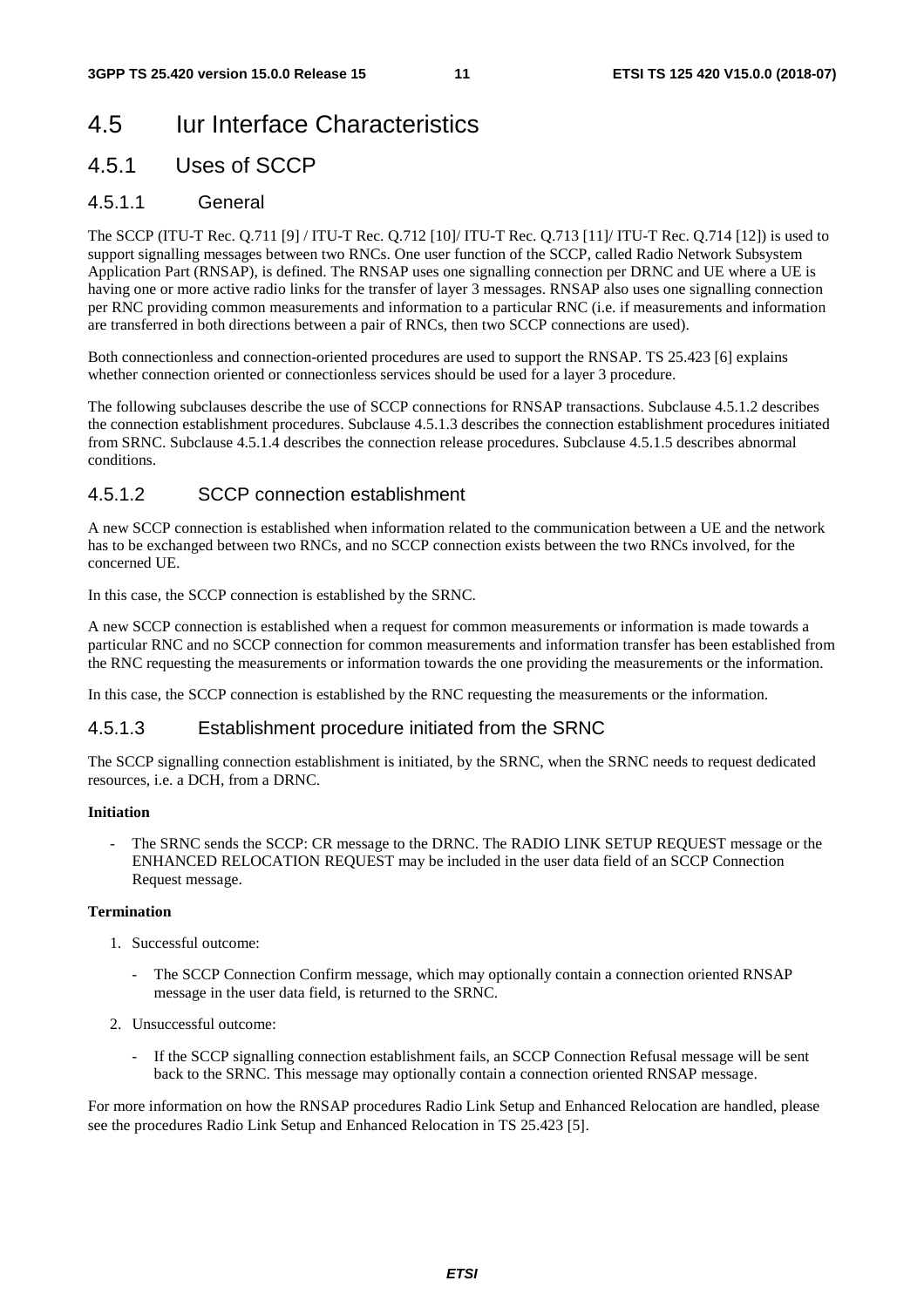

x = SCCP connection reference at the SRNC, y = SCCP connection reference at the DRNC.

#### **Figure 1: Setting-up of SCCP Signalling Connection**

#### 4.5.1.3A Establishment procedure initiated from an RNC requesting common measurements or information

The SCCP signalling connection establishment is initiated, by an RNC, when the RNC needs to request common measurements or provision of information from another RNC and there is no signalling bearer existing for this purpose. For the description below, the RNC requesting the measurements or the information is called RNC1 and the RNC being requested to provide the measurements or the information is called RNC2.

#### **Initiation**

The RNC1 sends the SCCP: CR message to the RNC2. The COMMON MEASUREMENT INITIATION REQUEST or the INFORMATION EXCHANGE INITIATION REQUEST message shall be included in the user data field of the SCCP Connection Request message.

#### **Termination**

- 1. Successful outcome:
	- The SCCP Connection Confirm message, which may optionally contain a connection oriented RNSAP message in the user data field, is returned to the RNC1.
- 2. Unsuccessful outcome:
	- If the SCCP signalling connection establishment fails, an SCCP Connection Refusal message will be sent back to the RNC1. This message may optionally contain a connection oriented RNSAP message.

RNSAP Common Measurement Initiation and Information Exchange Initiation procedures are described in TS 25.423 [5].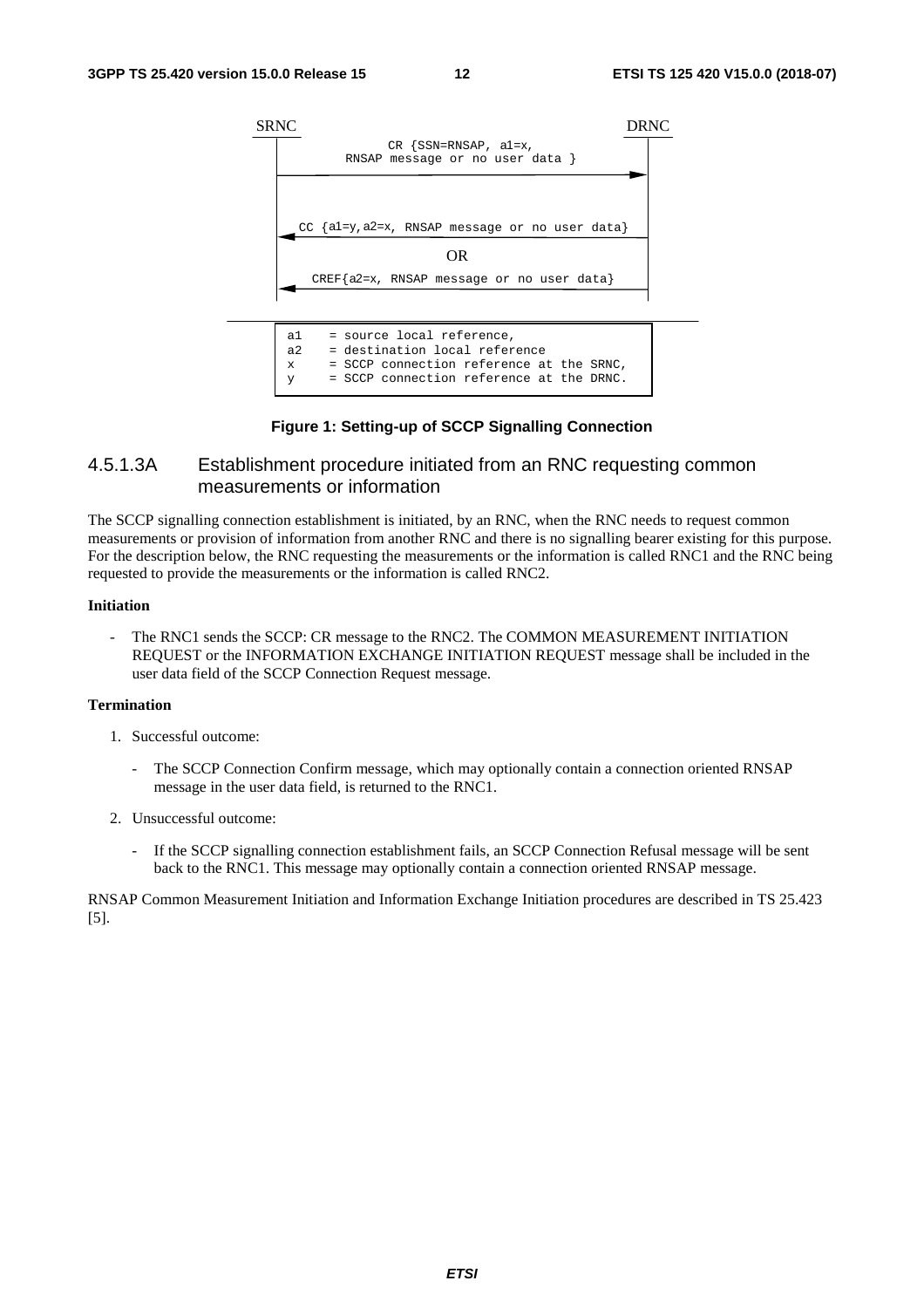

#### **Figure 1a: Setting-up of SCCP Signalling Connection**

#### 4.5.1.4 SCCP connection release

An SCCP connection related to a specific UE is released in all normal release cases when the RNC which established the SCCP connection realises that a given signalling connection is no longer required.

The RNC which established SCCP connection sends an SCCP Released message.

The procedure may be initiated at the SRNC side and the DRNC side in any abnormal release case.

An SCCP connection used for common measurements and information exchanges is released in all normal release cases when the RNC1 (see 4.5.1.3A) determines that a given signalling connection is no longer required. The RNC1 sends an SCCP Released message.

In case an SCCP Release message is received after the successful completion of an SRNC Relocation procedure while dedicated resources are still allocated the new SRNC shall only release the SCCP connection and the Iur related dedicated resource.

The procedure may be initiated at the RNC 1 side and the RNC 2 side in any abnormal release case.

#### 4.5.1.5 General SCCP Abnormal Conditions

#### 4.5.1.5.1 SCCP bearer failure

If a user-out-of-service information or signalling-point-inaccessible information is received by the RNSAP, no new attempt to establish SCCP connections or to send SCCP Connectionless messages towards the affected signalling point (indicated by the affected signalling point code) will be started until the corresponding user-in-service information or signalling-point-accessible information is received.

When a user-out-of-service information or signalling-point-inaccessible is received by an RNC, an optional timer may be started. When the timer expires, the RNC shall take actions as described in TS 25.423 [5] Annex D.1.1. When the user-in-service or signalling-point-accessible is received, the timer is stopped.

#### 4.5.1.5.2 SCCP connection failure

If for any reason an SCCP connection is released, the optional timer expires or a connection refusal is received while any of the RNSAP procedures are being performed or while a dedicated resource is still allocated, this shall be handled by the RNC as described in TS 25.423 [5] Annex D.1.2.

#### 4.5.2 SCCP Addressing Scheme

#### 4.5.2.1 General

RNSAP may use SSN, SPC and/or GT and any combination of them as addressing schemes for the SCCP. Which of the available addressing schemes to use for the SCCP is an operator matter.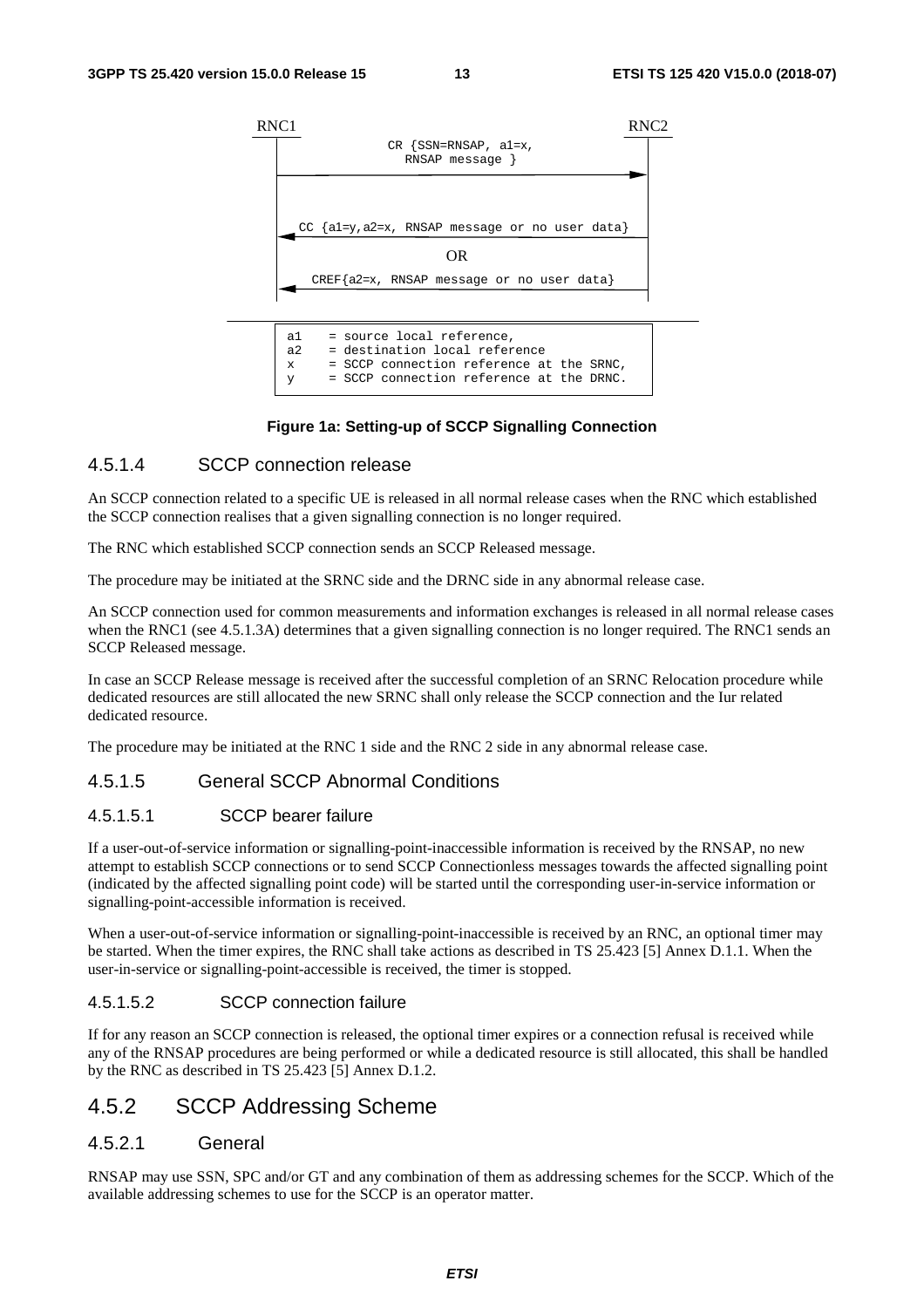When GT addressing is utilised, the following settings shall be used:

- SSN Indicator  $= 1$  (RNSAP SSN as defined in TS 23.003 [13] shall always be included);
- Global Title Indicator = 0100 (GT includes translation type, numbering plan, encoding scheme and nature of address indicator);
- Translation Type =  $0000 0000$  (not used);
- Numbering Plan =  $0001$  (E.163/4);
- Nature of Address Indicator = 000 0100 (International Significant Number);
- Encoding Scheme  $= 0001$  or 0010 (BCD, odd or even);
- Routing indicator =  $0$  or 1 (route on GT or PC/SSN).

When used, the GT shall be the E.164 address of the relevant node.

# 5 Functions of the Iur Interface Protocols

### 5.1 Functional List

The list of functions on the Iur interface is the following:

- 1. Transport Network Management.
- 2. Traffic management of Common Transport Channels:
	- Preparation of Common Transport Channel resources;
	- Paging.
- 3. Traffic Management of Dedicated Transport Channels:
	- Radio Link Setup/ Addition/ Deletion;
	- Measurement Reporting.
- 4. [TDD Traffic Management of Downlink Shared Transport Channels and Uplink Shared Transport Channels]:
	- Radio Link Setup/ Addition/ Deletion;
	- Capacity Allocation.
- 5. Measurement reporting for common and dedicated measurement objects.
- 6. Information exchange of UTRAN, GERAN and MBMS bearer service information.
- 7. Tracing of various events related to a UE.
- 8. MBMS related functions
	- MBMS UE Linking/De-linking
	- MBMS URA linking/De-linking
	- MBMS Channel type Indication
	- MBSFN MCCH Information Control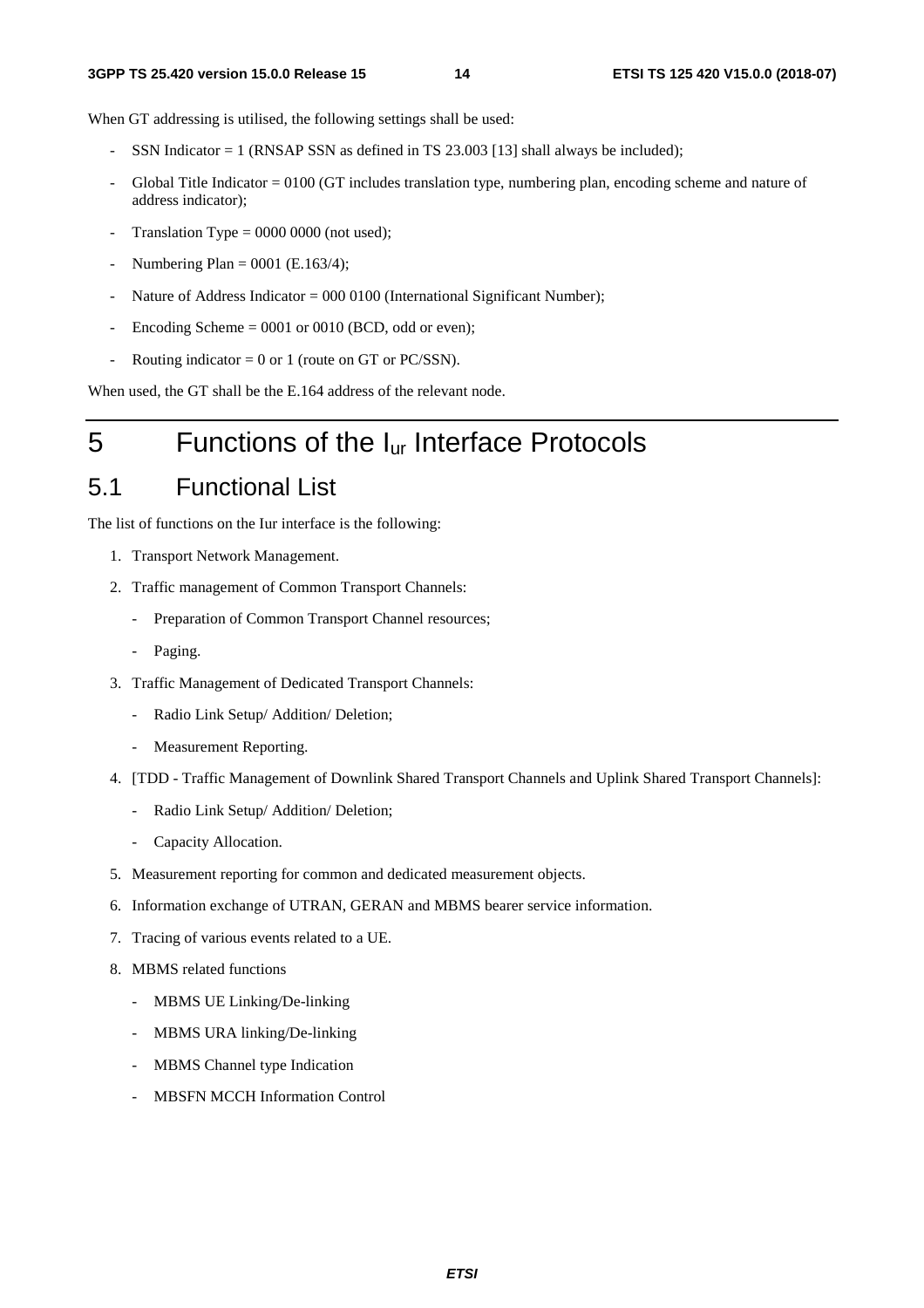# 5.2 Functional Split over Iur

#### 5.2.1 Combining/Splitting

DRNS may perform combining/splitting of data streams communicated via its cells. SRNS performs combining/splitting of Iur data streams received from/sent to DRNS(s), and data streams communicated via its own cells.

The UL combining of information streams may be performed using any suitable algorithm, for example:

- [FDD based on maximum ratio algorithm (maximum ratio combining)];
- [FDD based on quality information associated to each TBS (selection-combining)];
- [TDD based on the presence/absence of the signal (selection)].

The internal DRNS handling of combining (respectively splitting) of Iub (respectively Iur) DCH frames is controlled by the DRNS.

### 5.2.2 Control of Combining/Splitting Topology

When requesting the addition of a new cell for a UE-UTRAN connection for DCH, the RNC of the SRNS (i.e. the SRNC) can explicitly request to the RNC of the DRNS (i.e. the DRNC) a new Iur data stream, in which case the combining and splitting function within the DRNS is not used for that cell. The SRNC can also explicitly request from the DRNC the use of the combining and splitting function inside the DRNS for that cell. Otherwise, the DRNS takes the decision whether combining and splitting function is used inside the DRNS for that cell i.e. whether a new Iur data stream shall be added or not.

For E-DCH combining at the DRNC is not allowed. However, combining in NodeB of the DRNS is mandatory where applicable as described in TS 25.319 [19].

#### 5.2.3 Handling of DRNS Hardware Resources

Allocation and control of DRNS hardware resources, used for Iur data streams and radio interface transmission/reception in DRNS is performed by DRNS.

#### 5.2.4 Allocation of Physical Channels

Allocation of physical channels in cells belonging to DRNS is performed in DRNS.

#### 5.2.5 UpLink Power Control

This group of functions controls the level of the uplink transmitted power in order to minimise uplink interference and keep the quality of the connections. If the connection involves both a SRNS and a DRNS the function UL Outer Loop Power Control (located in the SRNC) sets the target quality for the UL Inner Loop Power Control function (located in Node B for DCH [FDD]). For E-DCH, the DRNS (NodeB) reports the number of HARQ retransmissions to SRNC as an input to the Outer Loop Power Control function.

#### 5.2.6 Down-Link Power Control

This group of functions controls the level of the downlink transmitted power. In FDD it is also used to correct the downlink power drifting between several radio links. SRNC regularly (or under some algorithms) sends the target down link power reference based on the measurement report from UE.

#### 5.2.7 Admission Control

Admission control in a DRNC is implicitly invoked during radio link setup/modify.

Information on UL interference and DL power on cells controlled by the DRNC should be available across Iur.

Additional information exchanges between admission control functions located in different RNCs are for further study.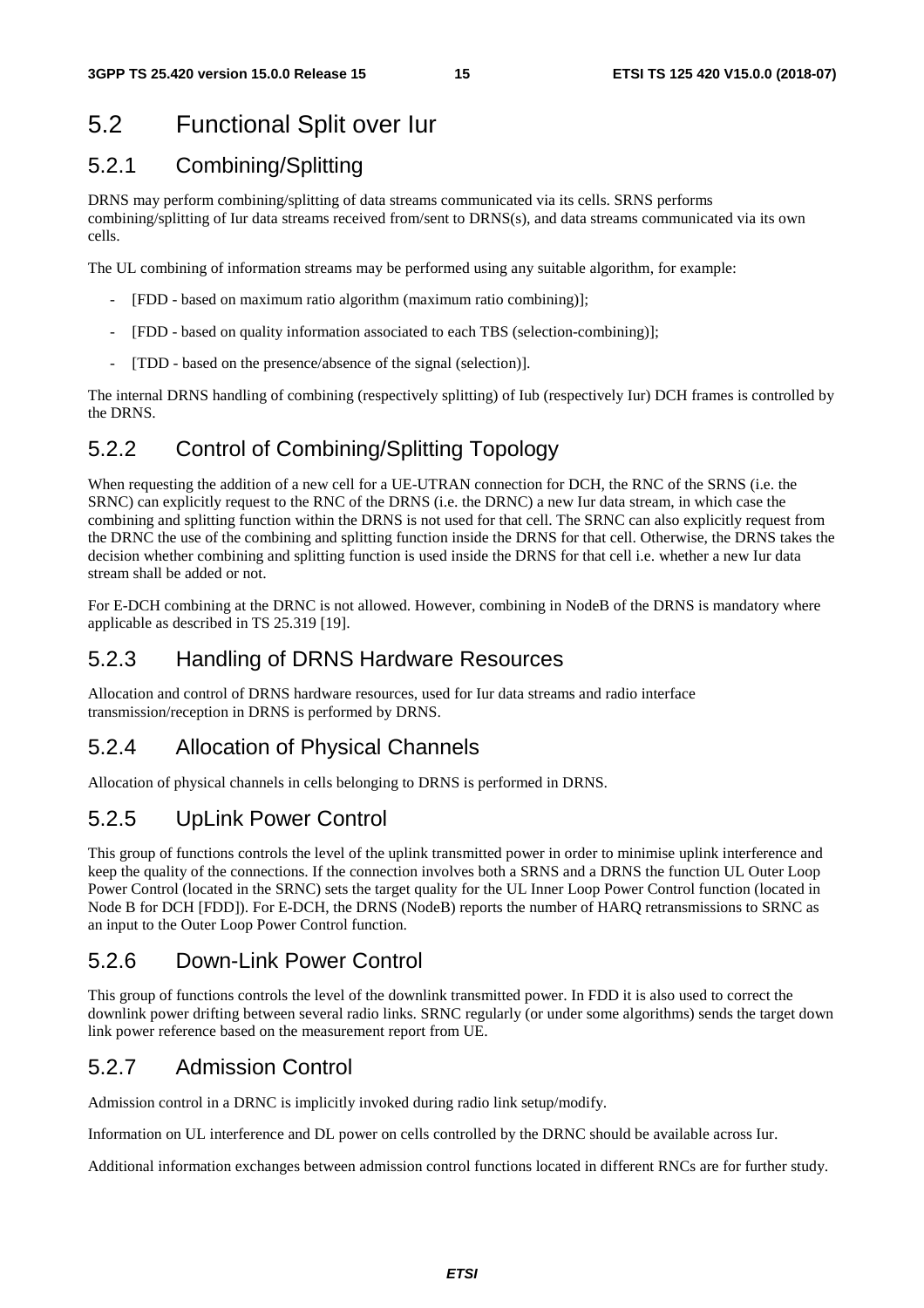### 5.2.8 Radio Protocol Functional Split

Iur supports the radio protocol functional split between SRNC and DRNC.

#### 5.2.9 MBMS Bearer Type Control

MBMS Bearer type control is split between SRNC and DRNC. The CRNC is in control of an MBMS Bearer of PTM type. The MBMS bearer services activated by the UE are transferred over Iur from SRNC to DRNC. In case the CRNC is a DRNC for one or several UEs, it indicates the selected bearer type to SRNC but it is SRNC decision to set up or release MBMS bearers of PTP type for a given UE as described in TS 25.346 [18].

#### 5.2.10 MBSFN MCCH Information Control

In case MRNC is used, MBSFN MCCH Information Control function is split between MRNC and CRNC. The MRNC controls the logical resources of the RNSs that are used for MBSFN operation within the MBSFN cluster(s). The MRNC informs the CRNC of the MCCH configuration and schedule information to be used. The CRNC performs the MCCH configuration and sends the MCCH information accordingly.

# 6 Iur Interface Protocols

### 6.1 General

There shall exist a clear separation between the Radio Network Layer and the Transport Layer. Therefore, the radio network signalling and Iur data streams are separated from the data transport resource and traffic handling as shown in Figure 2. Data transport resource and traffic handling is controlled by Transport Signalling. The Transport Signalling is carried by a Signalling Bearer over the Iur interface.





### 6.2 Radio Signalling Protocols

#### 6.2.1 RNSAP Protocol

The protocol responsible for providing signalling information across the Iur interface is called the Radio Network Subsystem Application Part (RNSAP). A subset of RNSAP is used over the Iur-g interface.

The RNSAP is terminated by the two RNCs inter-connected via the Iur interface RNSAP Procedure Modules. In addition, the RNSAP is terminated by a RNC and a BSS supporting Iu mode inter-connected via the Iur-g interface (TR 43.930 [17]). For 1.28Mcps TDD, the RNSAP may be terminated by a RNC and a BSS supporting A/Gb mode interconnected via the Iur-g interface.

RNSAP procedures are divided into four modules as follows:

- 1. RNSAP Basic Mobility Procedures;
- 2. RNSAP Dedicated Procedures;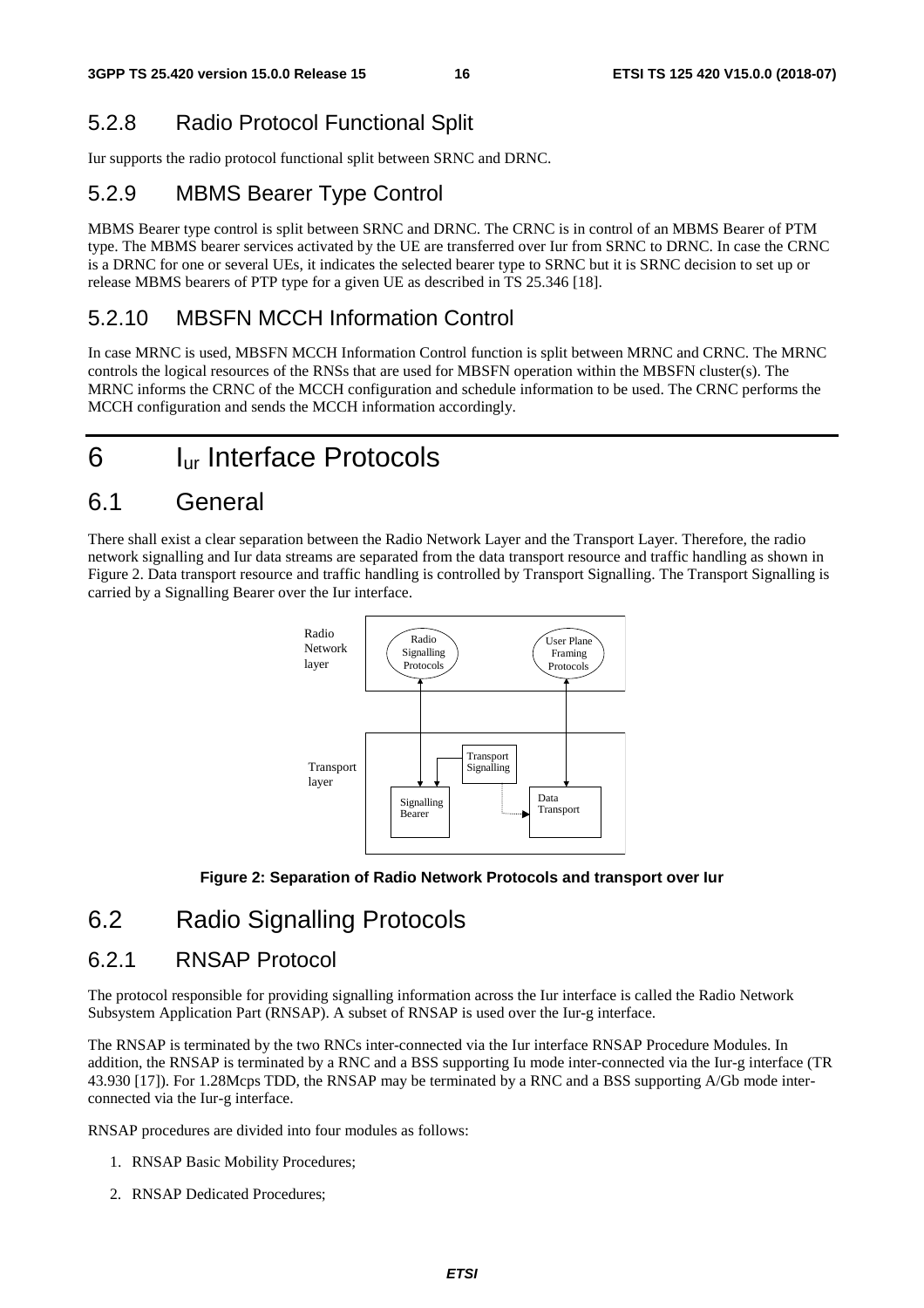- 3. RNSAP Common Transport Channel Procedures;
- 4. RNSAP Global Procedures;
- 5. RNSAP MBMS Procedures.

The Basic Mobility Procedures module contains procedures used to handle the mobility within UTRAN as well as to handle mobility in case of UTRAN/GERAN interworking.

The Dedicated Procedures module contains procedures that are used to handle DCHs, [FDD – F-DPCH,] E-DCH, [TDD – DSCH, USCHs] and HS-DSCH between two RNSs. If procedures from this module are not used in a specific Iur, then the usage of DCH, [FDD – F-DPCH,] E-DCH, [TDD – DSCH, USCH] and HS-DSCH traffic between corresponding RNSs is not possible.

The Common Transport Channel Procedures module contains procedures that are used to control common transport channel data streams (excluding the DSCH, HS-DSCH, E-DCH and USCH) over Iur interface.

The Global Procedures module contains procedures that are not related to a specific UE. The procedures in this module are in contrast to the above modules involving two peer CRNCs. The procedures in this module are also used in cases involving one RNC and one BSS.

The MBMS Procedures module contains procedures that are specific to MBMS and used for cases that cannot be handled by other modules.

### 6.3 User Plane Frame Protocols

#### 6.3.1 Iub/Iur DCH Frame Protocol

There are two types of Iub/Iur DCH FP frames:

- DCH data frame;
- DCH control frame.

The contents of the Iub/Iur DCH data frame include:

- Transport Block Sets;
- Quality estimate.

The contents of the Iur DCH control frame include:

- Measurement reports;
- Power control information;
- Synchronisation information.

For a more detailed description of the Iur/Iub DCH frame protocol refer to 'UTRAN Iur & Iub Interface User Plane Protocol for DCH Data Streams' TS 25.427 [1].

#### 6.3.2 Iur DSCH Frame Protocol [TDD]

There are two types of Iur DSCH FP frames:

- DSCH data frame;
- DSCH control frames.

The contents of the Iur DSCH data frame include:

- MAC-c/sh SDUs;
- User Buffer Status.

The contents of the Iur DSCH control frame include: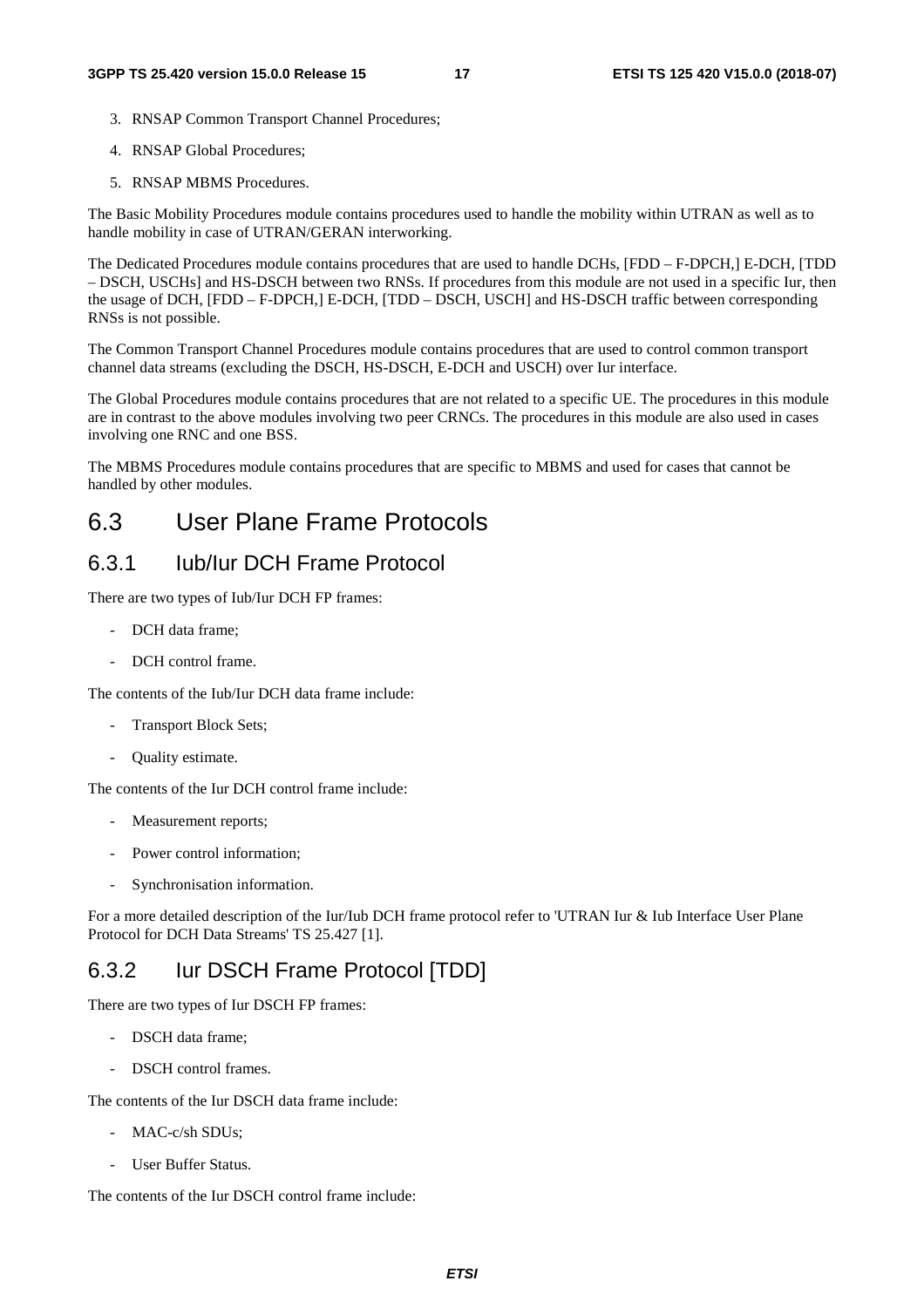#### **3GPP TS 25.420 version 15.0.0 Release 15 18 ETSI TS 125 420 V15.0.0 (2018-07)**

- Flow control Information (UL);
- Capacity Request Information (DL).

For a more detailed description of the Iur DSCH frame protocol refer to 'UTRAN Iur Interface User Plane protocols for Common Transport Channel Data Streams' TS 25.425 [2].

#### 6.3.3 Iur USCH Frame Protocol [TDD]

There is one type of Iur USCH FP frames:

- USCH data frame.

The contents of the Iur USCH data frame include:

- MAC-c/sh SDUs.

For a more detailed description of the Iur USCH frame protocol refer to 'UTRAN Iur Interface User Plane protocols for Common Transport Channel Data Streams' TS 25.425 [2].

#### 6.3.4 Iur RACH Frame Protocol

For a more detailed description of the Iur RACH framing protocol refer to 'UTRAN Iur Interface User Plane protocols for Common Transport Channel Data Streams' TS 25.425 [2].

#### 6.3.5 Iur FACH Frame Protocol

For a more detailed description of the Iur FACH framing protocol refer to 'UTRAN Iur Interface User Plane protocols for Common Transport Channel Data Streams' TS 25.425 [2].

#### 6.3.6 Iur HS-DSCH Frame Protocol

There are two types of Iur HS-DSCH FP frames:

- HS-DSCH data frame;
- HS-DSCH control frames.

The contents of the Iur HS-DSCH data frame include:

- MAC-d PDUs;
- User Buffer Status.

The contents of the Iur HS-DSCH control frame include:

- Flow control Information (UL);
- Capacity Request Information (DL).

For a more detailed description of the Iur HS-DSCH frame protocol refer to 'UTRAN Iur Interface User Plane protocols for Common Transport Channel Data Streams' TS 25.425 [2].

#### 6.3.7 Iur E-DCH Frame Protocol

There is one type of Iur E-DCH FP frames:

- E-DCH data frame;

The contents of the Iur E-DCH data frame include:

- Mac-es PDUs (multiplexed);
- Number of HARQ retransmissions;
- CFN and Sub frame number.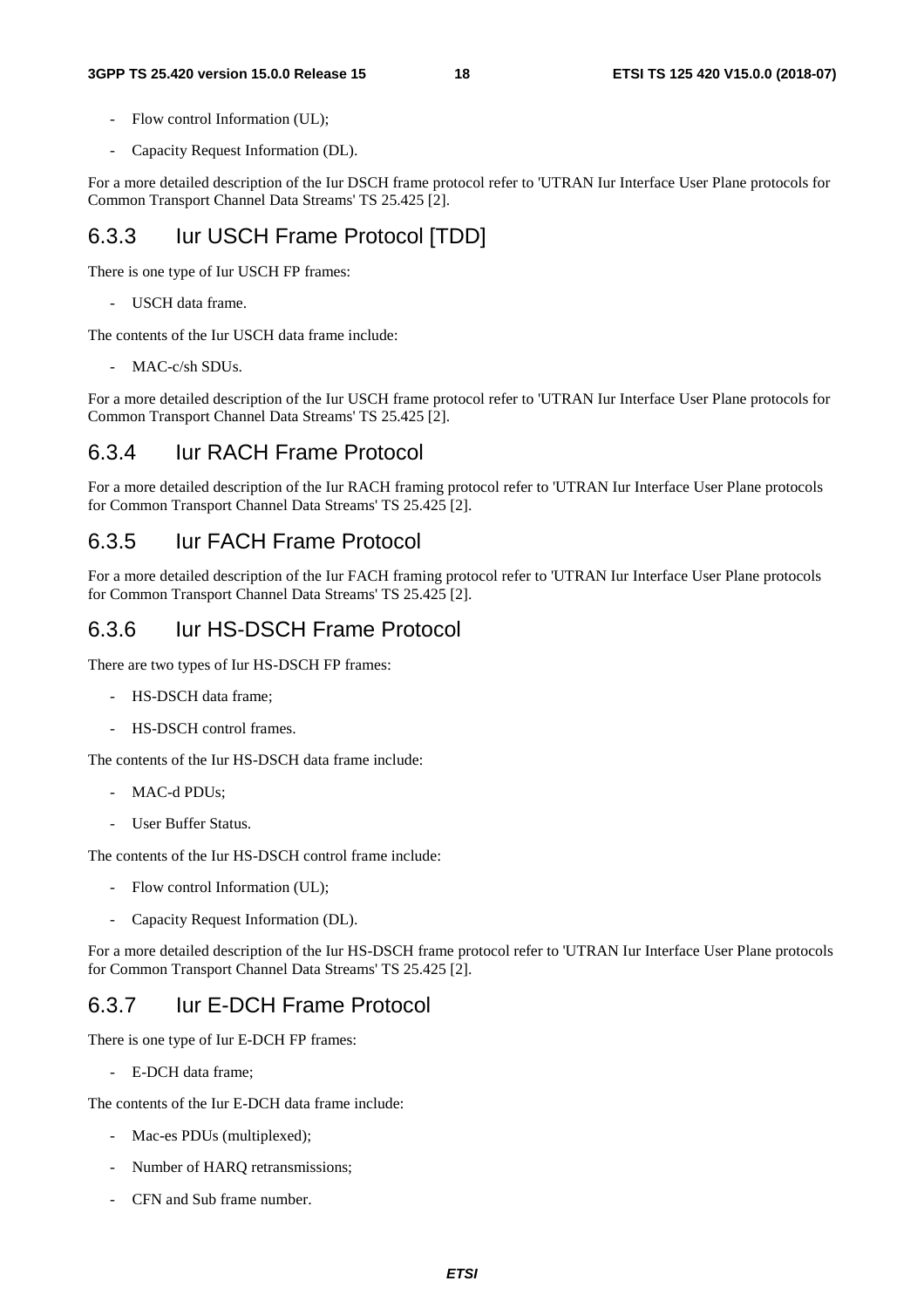For a more detailed description of the Iur E-DCH frame protocol refer to 'UTRAN Iur Interface User Plane Protocols for DCH Data Streams' TS 25.427 [1].

### 6.4 Mapping of Frame Protocols onto transport bearers

| <b>DCH</b>   | One Iur DCH data stream is carried on one transport bearer except in the case of co-ordinated<br>DCHs in which case a set of co-ordinated DCHs are multiplexed onto the same transport<br>bearer. |
|--------------|---------------------------------------------------------------------------------------------------------------------------------------------------------------------------------------------------|
| [TDD - DSCH  | One Iur DSCH data stream is carried on one transport bearer.                                                                                                                                      |
| HS-DSCH      | One Iur HS-DSCH data stream is carried on one transport bearer.                                                                                                                                   |
| E-DCH        | One Iur E-DCH data stream is carried on one transport bearer. For each E-DCH data stream, a<br>transport bearer must be established over the Iur interface.                                       |
| [TDD - USCH] | One Iur USCH data stream is carried on one transport bearer.                                                                                                                                      |
| <b>RACH</b>  | Multiple RACH data streams may be carried on one transport bearer.                                                                                                                                |
| <b>FACH</b>  | Multiple FACH data streams may be carried on one transport bearer.                                                                                                                                |
|              |                                                                                                                                                                                                   |

RACH and FACH data streams for one UE are carried on same transport bearer.

# 7 DRNS logical Model over Iur

# 7.1 Overview

The model in Figure 3 shows the Drift Radio Network System as seen from the SRNC. It is modelled as a «black box» with a set of Radio Links on the Uu side of the box and another set of User Plane access ports on the Iur side of the box. The Radio Links are connected to the Iur user ports via the internal transport mechanisms of the DRNS. Operations for controlling the connections between ports are sent from the SRNC to the DRNC via an Iur Control Plane port.



**Figure 3: Drift RNS Logical Model**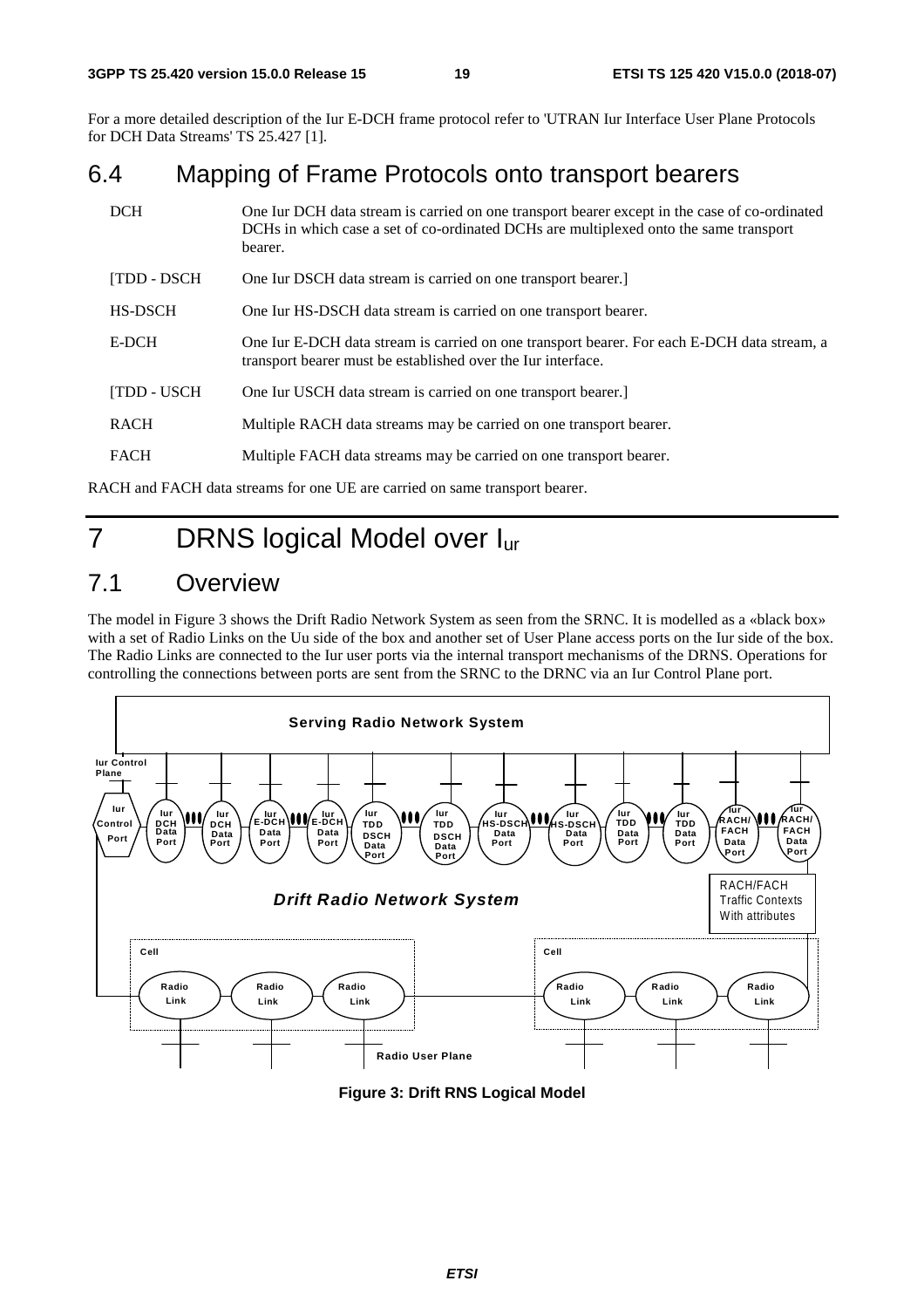### 7.2 Logical Model Elements

#### 7.2.1 Radio Link

A Radio Link represents a User Plane access point on the UTRAN side of the Uu interface between the User Equipment and the UTRAN.

The semantics of a Radio Link include the following:

- It is created, destroyed, and added by SRNC.
- It can be attached to one or more Iur Data Ports at any given time.
- Its resources are allocated and controlled by the DRNS.

#### 7.2.2 Cell

It is defined by:

- A Cell identifier.

The semantics of a Cell include the following:

- It is created and destroyed by administrative procedures.

#### 7.2.3 Iur DCH Data Port

One Iur DCH Data port represents one user plane transport bearer. One user plane transport bearer will carry only one DCH data stream except in the case of co-ordinated DCHs, in which case the data streams of all co-ordinated DCHs shall be multiplexed on one and the same user plane transport bearer.

The semantics of an Iur DCH Data Port include the following:

- It is created and destroyed by administrative procedures when transport facilities are added to, or deleted from, the Iur interface between the SRNS and DRNS. It can also be created and destroyed dynamically using dynamically setup transport bearers to add or remove transport facilities.
- It is assigned and released by the SRNC in reaction to requests for bearer services from the UE.
- It may be attached to one or more Radio Links. When attached to Radio Links in the downlink direction, it acts as a point-to-multipoint connection for diversity transmission. When attached to multiple Radio Links in the uplink direction, it acts as a multipoint-to-point connection for diversity reception [FDD].
- The transmit and receive combining/splitting resources required to implement the point-to-multipoint and multipoint-to-point connections are controlled by the DRNS [FDD].
- The Iur DCH Data Stream emanating from the Iur DCH Data Port terminates in the SRNS connected to DRNS.

### 7.2.4 Iur DSCH Data Port [TDD]

One Iur DSCH Data port represents one bi-directional Iur user plane transport bearer. One Iur user plane transport bearer will carry only one DSCH data stream.

### 7.2.5 Iur USCH Data Port [TDD]

One Iur USCH Data port represents one Iur user plane transport bearer. One Iur user plane transport bearer will carry only one USCH data stream.

#### 7.2.6 Iur RACH/FACH Data Port

The Iur RACH/FACH data port represents a transport bearer and is identified with a transport bearer identity.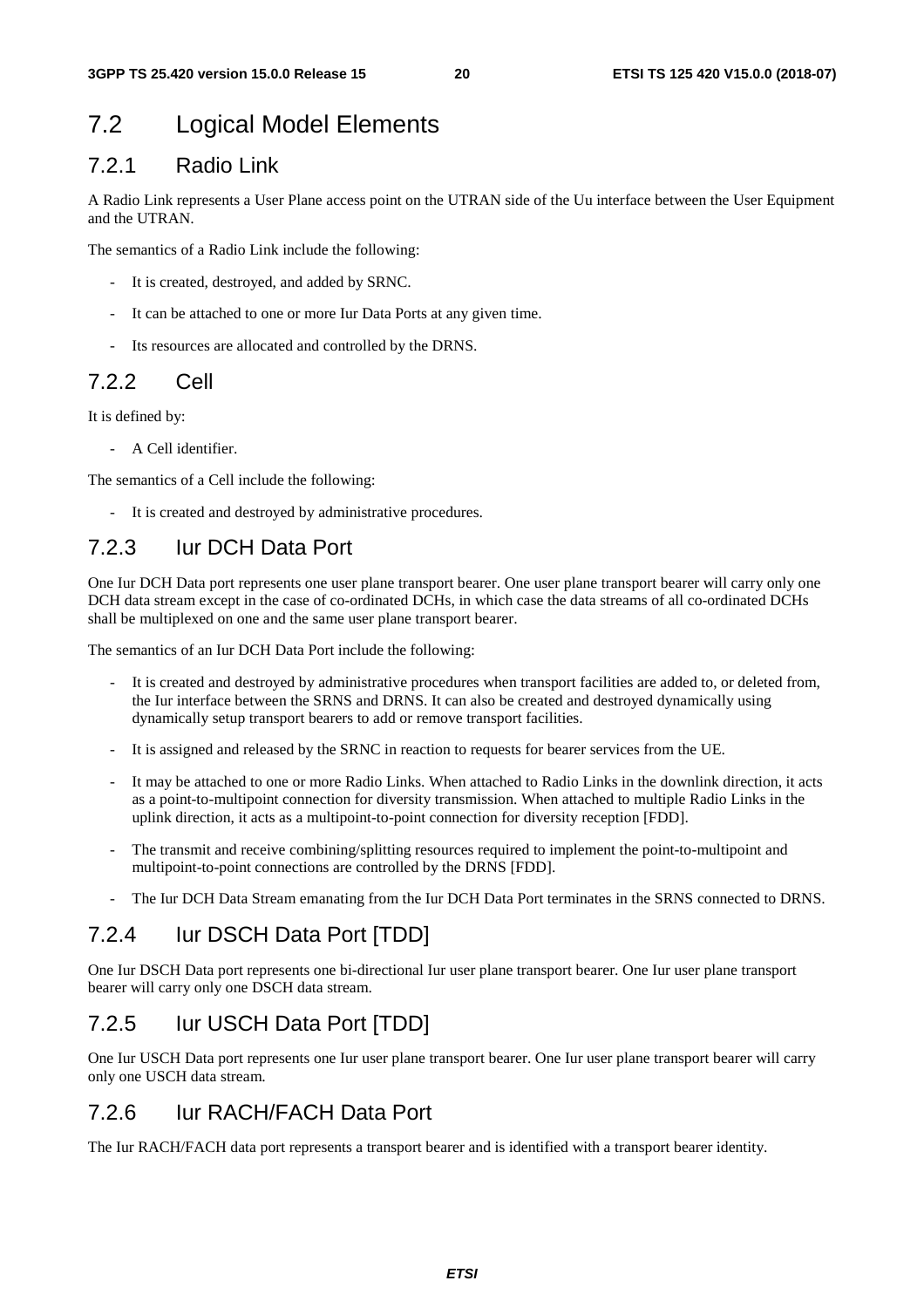### 7.2.7 Iur Control Port

An Iur Control Port represents the Control Plane access point on the Iur interface between the SRNS and the DRNS. It is defined by:

A transport bearer channel identifier.

The semantics of an Iur Control Port include the following:

- It is created via administrative procedures when the Iur interface is created.

### 7.2.8 Iur HS-DSCH Data Port

One Iur HS-DSCH Data port represents one bi-directional Iur user plane transport bearer. One Iur user plane transport bearer will carry only one HS-DSCH data stream.

### 7.2.9 Iur E-DCH Data Port

One Iur E-DCH Data port represents one bi-directional Iur user plane transport bearer. One Iur user plane transport bearer will carry only one E-DCH data stream. It is assigned and released by the SRNC in reaction to requests for bearer services from the UE. [FDD - It may be attached to one or more Radio Links. When attached to multiple Radio Links in the uplink direction, the receive combining resources required to implement the multipoint-to-point connections is in the NodeB of the DRNS.]

# 8 Iur Interface Protocol Structure

The Iur interface protocol architecture consists of two functional layers:

- Radio Network Layer, defines the procedures related to the interaction of two RNCs within a PLMN. The radio network layer consists of a Radio Network Control Plane and a Radio Network User Plane.
- Transport layer, defines procedures for establishing physical connections between two RNCs within a PLMN.



**Figure 4: Iur Interface Protocol Structure**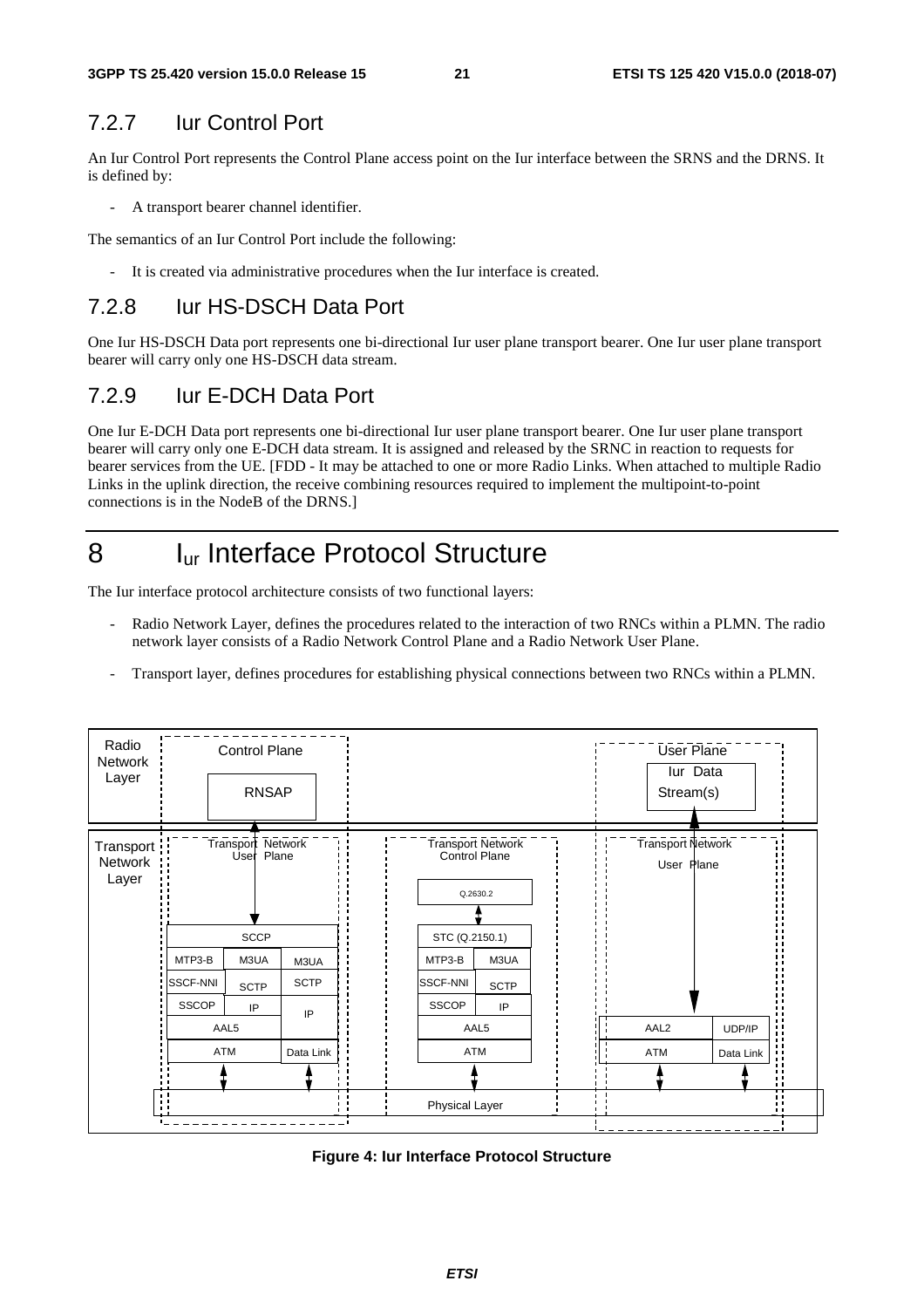# 9 Other I<sub>ur</sub> Interface Specifications

# 9.1 UTRAN Iur Interface: Layer 1 (TS 25.421)

TS 25.421 [3] specifies the range of physical layer technologies that may be used to support the Iur interface and the Iur-g interface.

# 9.2 UTRAN Iur Interface: Signalling Transport (TS 25.422)

TS 25.422 [4] specifies the signalling bearers for the RNSAP for Iur Interface and for Iur-g interface.

### 9.3 UTRAN Iur Interface: RNSAP Specification (TS 25.423)

TS 25.423 [5] specifies the RNSAP protocol for radio network control plane signalling over the Iur interface and over the Iur-g interface.

# 9.4 UTRAN Iur Interface: Data Transport and Transport Signalling for Common Transport Channel Data Streams (TS 25.424)

TS 25.424 [6] specifies the transport bearers for the user plane of the Iur interface. It also specifies the ALCAP protocol used to control these transport bearers.

### 9.5 UTRAN Iur Interface: User Plane Protocols for Common Transport Channel Data Streams (TS 25.425)

TS 25.425 [2] specifies the user plane frame handling protocol for the common channels on Iur interface.

### 9.6 UTRAN Iur & Iub Interface: Data Transport and Transport Signalling for DCH Data Streams (TS 25.426)

TS 25.426 [8] specifies the transport bearers for the user plane of the Iub/Iur interface. It also specifies the ALCAP protocol used to control these transport bearers.

### 9.7 UTRAN Iur & Iub Interface: User Plane Protocols for DCH Data Streams (TS 25.427)

TS 25.427 [1] specifies the user plane frame handling protocol for the dedicated channels on Iub/Iur interface.

### 9.8 Summary of UTRAN Iur Interface Technical Specifications

The relationship between the technical specifications that define the UTRAN Iur interface is shown in Figure 5.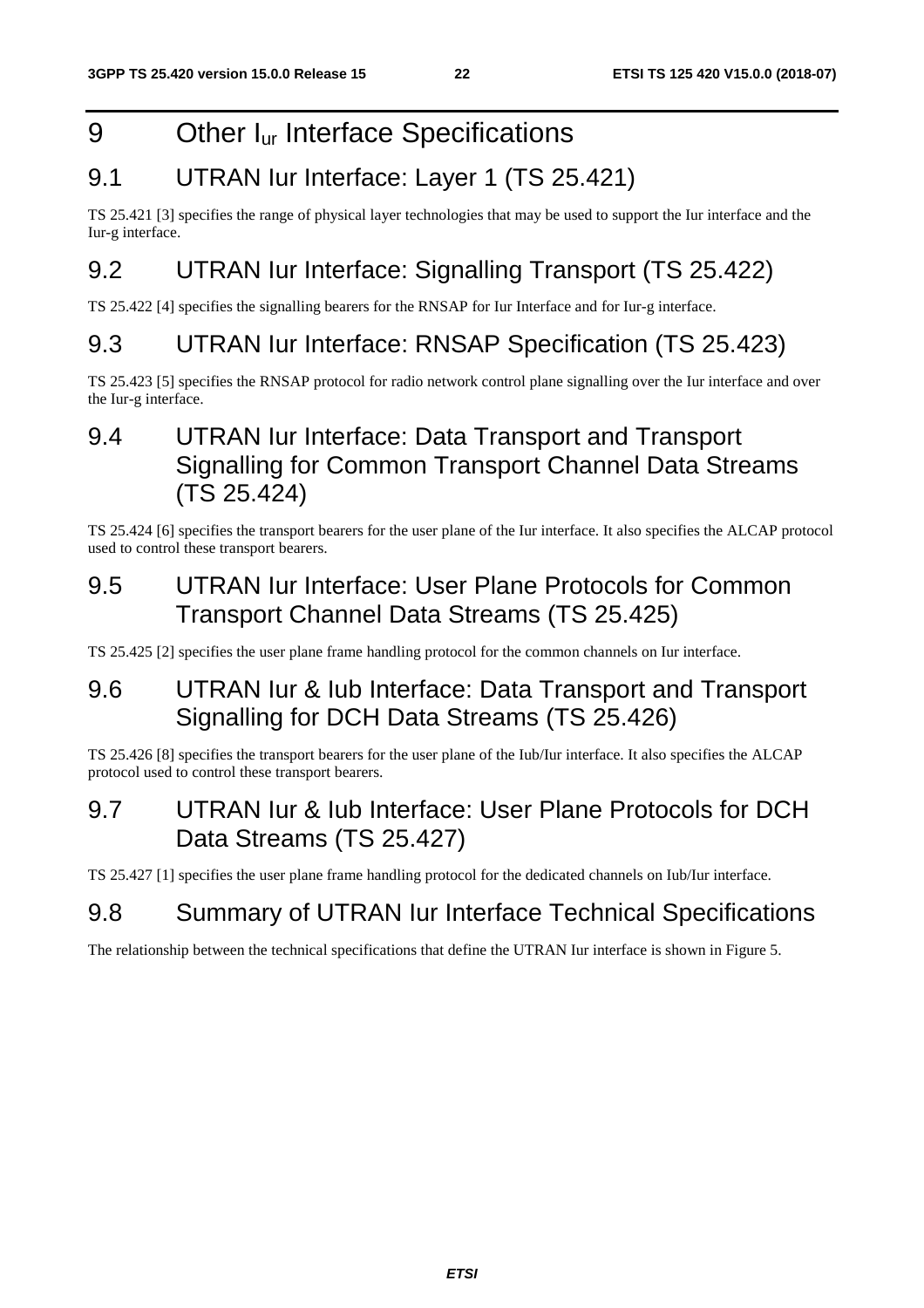

**Figure 5: Iur Interface Technical Specifications**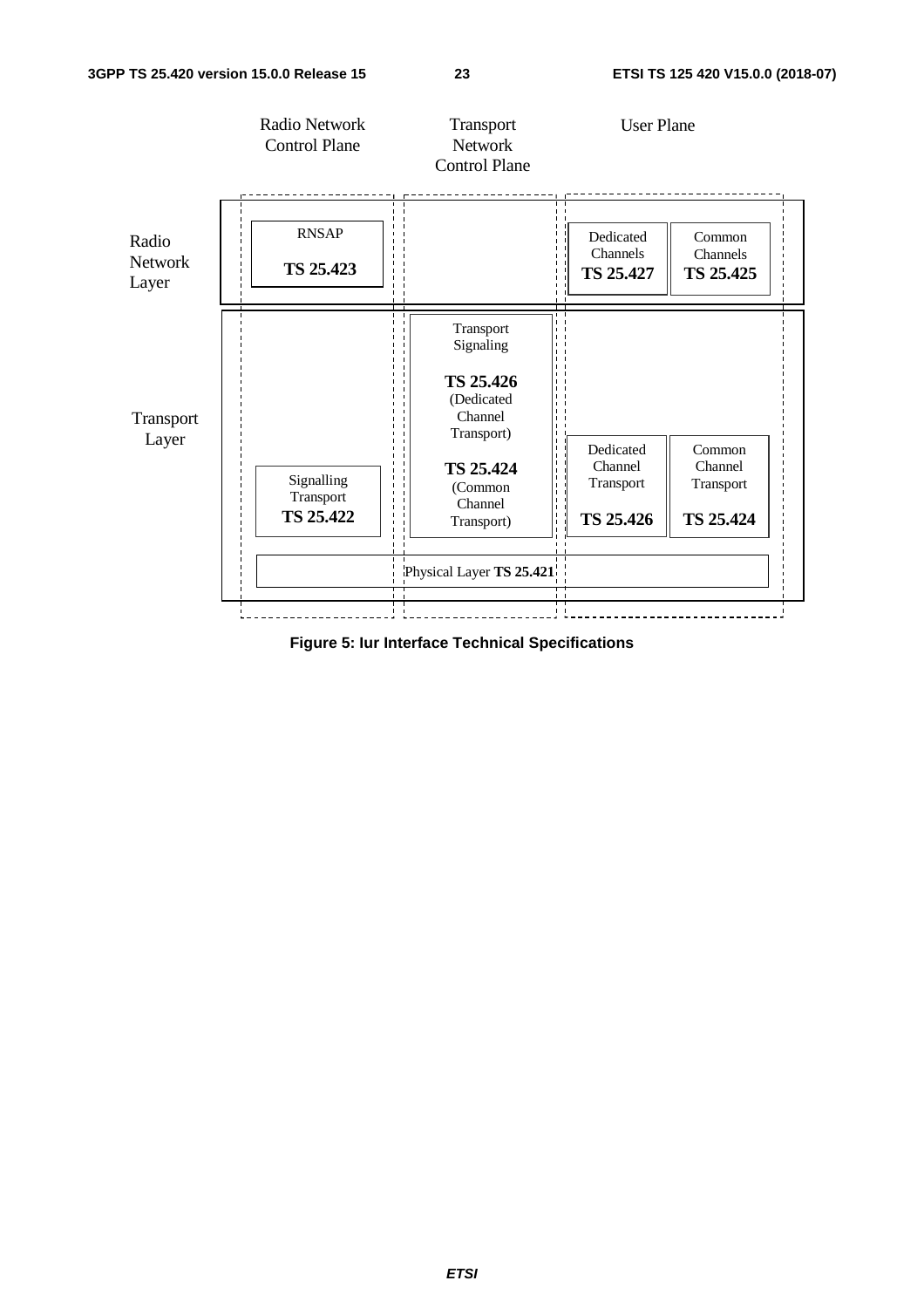# Annex A (informative): Change History

| TSG#    | <b>TSG Doc.</b> | <b>ICR</b> |                | <b>Rev Subject/Comment</b>                                     | <b>New</b> |
|---------|-----------------|------------|----------------|----------------------------------------------------------------|------------|
| 12/2008 |                 |            | $\blacksquare$ | Rel-8 version created based on y7.3.0                          | 8.0.0      |
| 42      | RP-080849 0059  |            |                | Enable to dynamically control the MBMS services in MBSFN       | 8.0.0      |
| 43      | RP-090078 0060  |            |                | RNSAP: Enhanced Relocation Request in SCCP: Connection Request | 8.1.0      |
| 12/2009 |                 |            | $\blacksquare$ | Created Rel-9 version based on v8.1.0                          | 9.0.0      |
| 49      | RP-100909 0061  |            |                | CS Data forwarding support for lur interface                   | 9.1.0      |
| SP-49   | SP-100629       |            |                | Clarification on the use of References (TS 21.801 CR#0030)     | 9.1.1      |
| 03/2011 |                 |            |                | Created Rel-10 version based on v9.1.1                         | 10.0.0     |
| 06/2011 | RP-110684 0063  |            |                | Correction of references                                       | 10.1.0     |
| 06/2011 | RP-110694 0064  |            | 12             | Introduction of Enhancements of lur-g Interface                | 10.1.0     |
| 09/2012 |                 |            |                | Update to Rel-11 version (MCC)                                 | 11.0.0     |
| 09/2014 |                 |            |                | Update to Rel-12 version (MCC)                                 | 12.0.0     |
| 12/2015 |                 |            |                | Update to Rel-13 version (MCC)                                 | 13.0.0     |

| <b>Change history</b> |                |             |            |  |  |                                                  |            |
|-----------------------|----------------|-------------|------------|--|--|--------------------------------------------------|------------|
| <b>Date</b>           | <b>Meeting</b> | <b>TDoc</b> | <b>ICR</b> |  |  | <b>Rev Cat Subject/Comment</b>                   | <b>New</b> |
|                       |                |             |            |  |  |                                                  | version    |
| 2017-03               | SA#75          |             |            |  |  | Promotion to Release 14 without technical change | 14.0.0     |
| 2018-07               | SA#80          | $\sim$      |            |  |  | Promotion to Release 15 without technical change | 15.0.0     |